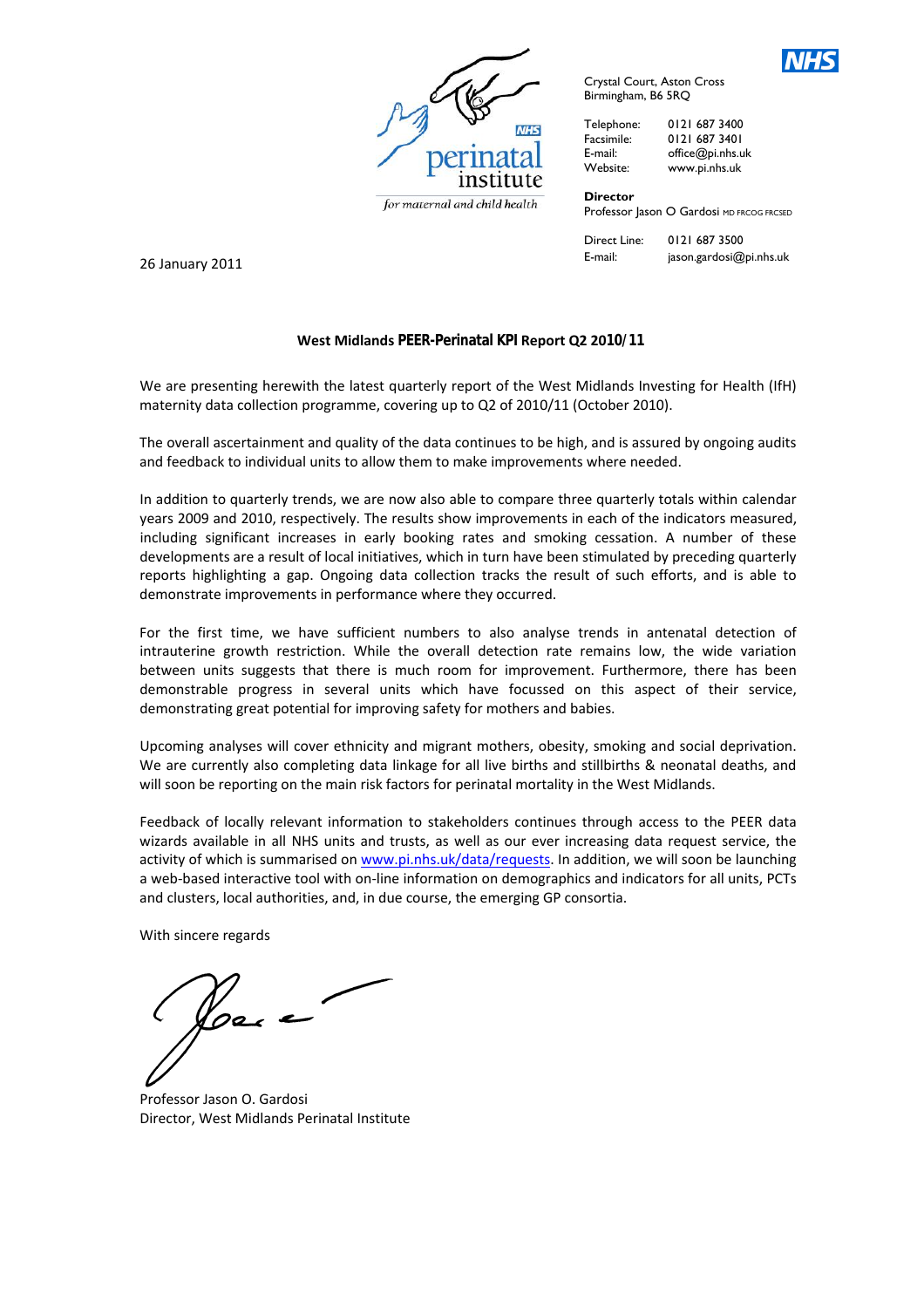

# **Perinatal KPI Report ‐ Q2 2010/11: Summary Findings**

## **Submission rates Q2 2009/10 to Q2 2010/11**



- **Data Collection** WTE data clerks Q2 2010/11 Submission rate Q2 2010/11 Submissions from Submissions from **87%**<br>WM Maternity units **21.2** Range 17-Range 17‐100%
	- Submission rates have dropped slightly, reversing the preceding trend of quarterly increases. This is due to a few underperforming units, and attempts are being made to address the backlog at these units.
	- Nevertheless, a similar number of units have been able to achieve the submission target as in the last quarter, even though the target has been raised to 95% in Q2.
	- Many maternity units have been able to main‐stream data collection, with data clerks now in permanent posts. However, some units are struggling to maintain this service because of current financial constraints.
	- The Perinatal Institute is developing a QIPP which will elaborate on the many benefits and quantify the savings that are being made through routine maternity data collection with trained data clerks.

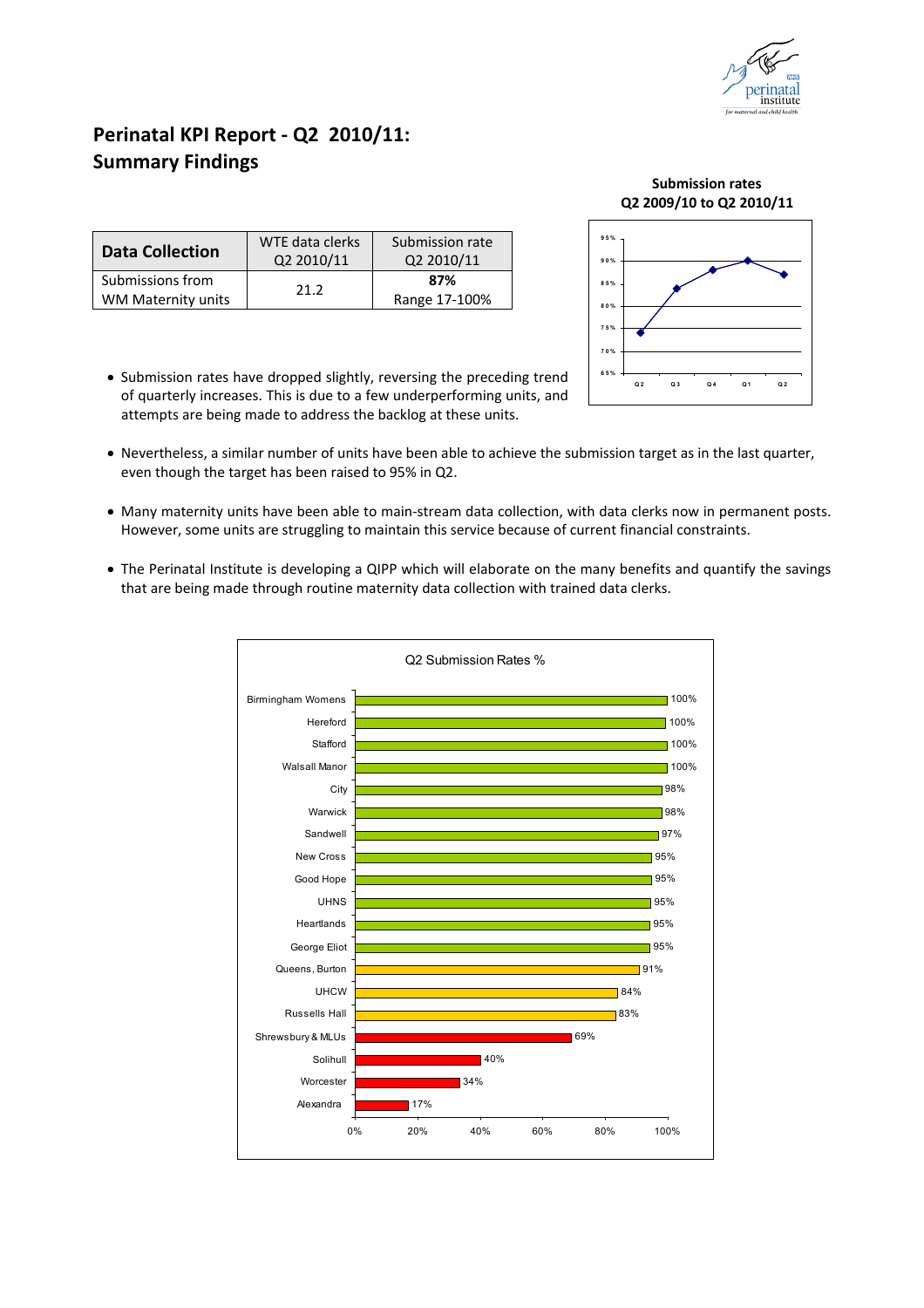| KPI 1a                                                 | Target: 80%             | 2009                  | 2010                  | Change<br>$09 \rightarrow 10$ |
|--------------------------------------------------------|-------------------------|-----------------------|-----------------------|-------------------------------|
| Completed health and social risk assessment < 13 weeks | 95% confidence interval | 79.2%<br>CI 78.8-79.6 | 83.0%<br>CI 82.6-83.3 | $3.8\%$ *                     |

\* Significant increase

• There has been a significant increase since 2009 and most units are now meeting the 80%. Target.

• Further improvements are required, as the DH are increasing this target to >90% by Q4 of the current year.

| KPI 1b                                 | Target: 60%             | 2009         | 2010         | Change<br>$09\rightarrow 10$ |
|----------------------------------------|-------------------------|--------------|--------------|------------------------------|
| Two antenatal contacts before 13 weeks |                         | 44.3%        | 51.9%        | $7.6\%$ *                    |
|                                        | 95% confidence interval | CI 43.7-44.9 | CI 51.4-52.4 |                              |

\* Significant increase

• This indicator remains a challenge for many units; however the overall rate has increased significantly.

| KPI <sub>2</sub>              | Target: 75% | Amended KPI – to be included in next report    |
|-------------------------------|-------------|------------------------------------------------|
| Antenatal continuity of carer |             | 75% of community visits by the same 2 midwives |
|                               |             |                                                |

• As indicated in the last report, this KPI is now being assessed on the basis of continuity with either one of two midwives, and rates will be reported when there is sufficient data, from spring 2011.

| KPI 3                                                         | 2009<br>Target: 10% incr / year     | 2010     | Range (units) |
|---------------------------------------------------------------|-------------------------------------|----------|---------------|
| Antenatal detection of intrauterine growth restriction (IUGR) | 30.1%                               | 30.7%    | 12.5-50.0%    |
|                                                               | 95% confidence interval<br>CI 29-31 | CI 30-32 |               |

• The detection rate is still low and is showing little overall improvement.

• However there is a wide range between units, suggesting that better performance IS possible. Some units have been able to achieve good improvement thanks to concerted efforts, including two in Birmingham who are spearheading a growth surveillance project through better protocols and additional growth scans by midwives.

• The lowest rate is observed in the unit from which no staff have as yet undergone any GROW training. The PI recommends that all midwives, obstetricians and ultrasonographers avail themselves of the Institute's regular workshops on fetal growth surveillance.

| KPI 4                                        | Target: 15%             | Average 2009 | Average 2010 | Change<br>$09 \rightarrow 10$ |
|----------------------------------------------|-------------------------|--------------|--------------|-------------------------------|
| Smoking during pregnancy - ALL               |                         | 14.2%        | 13.3%        | $-0.9%$ *                     |
|                                              | 95% confidence interval | CI 13.8-14.6 | CI 13.0-13.6 |                               |
| Smoking during pregnancy - British Europeans |                         | 18.8%        | 17.3%        | $-1.5%$ *                     |
|                                              | 95% confidence interval | CI 18.3-19.3 | CI 16.8-17.7 |                               |

\* Significant decrease

- While the national target for smoking during pregnancy (to <15% by 2010) has been met, smoking rates vary with ethnicity, and are still above the target for British Europeans.
- However the smoking rates have dropped significantly in the overall as well as the British European subgroup. At the same time, cessation rates during pregnancy increased from 25.2 to 27.4% overall.

| KPI 5 | Target: 2% incr / year            | Average 2009          | Average 2010          | Change<br>$09\rightarrow 10$ |
|-------|-----------------------------------|-----------------------|-----------------------|------------------------------|
|       | Breastfeeding initiation (by 48h) | 59.2%<br>CI 58.7-59.8 | 60.2%<br>CI 59.7-60.7 | 1.0%                         |

• Breastfeeding initiation increased in 2010, but only by 1% which was below the 2% national target.

• Baseline rates vary according to population characteristics across the region.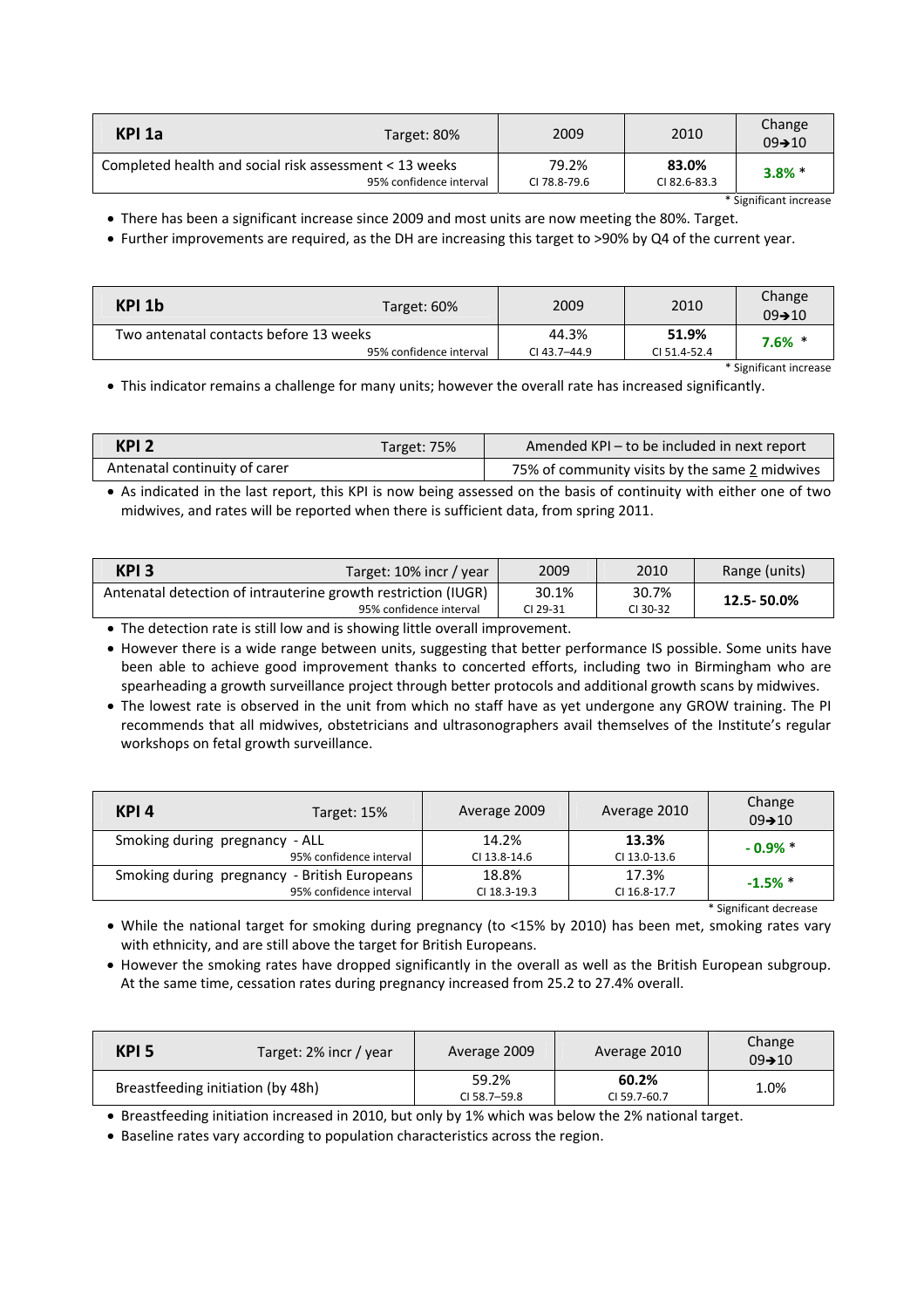**Table 1: Investing for Health perinatal data collection: Data submitted from WM maternity units**



**<80% 80-89%**

**Initial project submission target Project submission target from Q2 2010**

| $\%$ $\parallel$<br>≥90% | $\sim$ 30% 80-94% 295% |  |  |  |
|--------------------------|------------------------|--|--|--|
|--------------------------|------------------------|--|--|--|

|               |            |                       |                            |                                       | Q3 - Oct - Dec 2009 |                    |       | Q4 - Jan - Mar 2010 |                  |       | Q1 - Apr - Jun 2010 |                  |       | Q2 - Jul - Sept 2010 |                 |                                                                                  |  |
|---------------|------------|-----------------------|----------------------------|---------------------------------------|---------------------|--------------------|-------|---------------------|------------------|-------|---------------------|------------------|-------|----------------------|-----------------|----------------------------------------------------------------------------------|--|
|               | <b>WTE</b> | <b>WTE</b>            |                            |                                       |                     | <b>Submissions</b> |       | <b>Submissions</b>  |                  |       | <b>Submissions</b>  |                  |       | <b>Submissions</b>   |                 |                                                                                  |  |
| <b>Unit</b>   | required   | employed<br>(Sept 10) | <b>Recruitment details</b> | <b>Births Q3</b><br>$\mathbf{a}$<br>n |                     | <b>Births Q4</b>   | n     | $O_{\alpha}$        | <b>Births Q1</b> |       | $\frac{9}{6}$       | <b>Births Q2</b> | n     | $\frac{9}{6}$        | <b>Comments</b> |                                                                                  |  |
| West Midlands | 23.7       | 21.8                  |                            | 18421                                 | 15417               | 84%                | 17756 | 15630               | 88%              | 17433 | 15730               | 90%              | 17857 | 15558                | 87%             | Continuing improvement in<br>ascertainment contingent on<br>appropriate staffing |  |

| Alexandra                       | 0.6 | 0.6      | 0.6WTE commenced July 09, contract now ended. Two<br>new data clerks redeployed 09/10                | 480  | 447  | 93%  | 463  | 391  | 84%  | 535  | 425  | 79%  | 463  | 79   | 17%  | New clerks commenced 27/09/10.<br>Backlog being addressed              |
|---------------------------------|-----|----------|------------------------------------------------------------------------------------------------------|------|------|------|------|------|------|------|------|------|------|------|------|------------------------------------------------------------------------|
| Birmingham<br>Women's           | 2.5 | 2.5      | 2.5WTE in post; commenced July, August & October 09                                                  | 1856 | 1855 | 100% | 1709 | 1701 | 100% | 1742 | 1738 | 100% | 1843 | 1841 | 100% | <b>Excellent progress</b>                                              |
| City                            | 1.2 | 1.2      | 1.0WTE left in October. Bank staff in post currently, hours<br>variable                              | 941  | 794  | 84%  | 920  | 850  | 92%  | 862  | 841  | 98%  | 974  | 957  | 98%  | 2 temporary clerks working on bank.<br>Good progress                   |
| George Eliot                    | 0.8 | 0.8      | 0.8WTE commenced April 09. Contract ended 09/10 new<br>clerk commenced Nov 10                        | 541  | 358  | 66%  | 571  | 543  | 95%  | 594  | 574  | 97%  | 637  | 602  | 95%  | Good progress                                                          |
| Good Hope                       | 1.2 | 1.6      | 0.6WTE commenced April but left. Further 0.6WTE<br>commenced Sept. 0.6WTE - 11/09 (temp for backlog) | 980  | 877  | 89%  | 918  | 817  | 89%  | 904  | 792  | 88%  | 904  | 858  | 95%  | Good progress                                                          |
| Heartlands                      | 1.7 | 1.7      | Staffing for BHH & Solihull reduced from 2.5 to 1.0WTE in<br>Nov 10                                  | 1242 | 1110 | 89%  | 1242 | 990  | 80%  | 1242 | 1127 | 91%  | 1242 | 1174 | 95%  | Good progress but not meeting target<br>in current quarter             |
| <b>Hereford</b>                 | 0.7 | 0.7      | 0.7WTE commenced Aug 09                                                                              | 495  | 488  | 99%  | 463  | 462  | 100% | 520  | 519  | 100% | 485  | 483  | 100% | <b>Excellent progress</b>                                              |
| <b>New Cross</b>                | 1.2 | 1.0      | 2.0WTE commenced in Sept (1 x 6mth temp contract 1 x<br>1yr fixed term) Contract due to end March 11 | 1025 | 981  | 96%  | 937  | 905  | 97%  | 1006 | 948  | 94%  | 999  | 949  | 95%  | Good progress                                                          |
| North Staffs<br>(UHNS)          | 1.9 | 1.9      | 1.0WTE on maternity leave (Cover in place), 1.0WTE<br>commenced Feb 10 contract ends Jan 11          | 1399 | 1275 | 91%  | 1483 | 1285 | 87%  | 1453 | 1299 | 89%  | 1476 | 1399 | 95%  | Good progress.                                                         |
| Queens Burton<br>Samuel Johnson | 1.2 | 1.2      | 0.8WTE commenced in July. 0.2WTE commenced Aug 09<br>- Permanent contract agreed 1.0WTE              | 965  | 889  | 92%  | 937  | 875  | 93%  | 915  | 877  | 96%  | 1011 | 925  | 91%  | Good progress - catching up with<br>increased delivery rate            |
| <b>Russells Hall</b>            | 1.5 | 0.8      | 1.6WTE commenced June 09 0.8WTE left June 2010, no<br>replacement                                    | 1189 | 1071 | 90%  | 1189 | 1093 | 92%  | 1144 | 1005 | 88%  | 1144 | 954  | 83%  | Progress hampered by understaffing<br>and clerk's poor access to notes |
| Sandwell                        | 0.8 | 0.5      | 0.5WTE commenced April 09. Leaving Jan 11 with<br>closure of unit                                    | 687  | 548  | 80%  | 683  | 594  | 87%  | 559  | 540  | 97%  | 602  | 585  | 97%  | Good progress but backlog expected in<br>O <sub>3</sub>                |
| Shrewsbury &<br><b>MLUs</b>     | 1.7 | 1.6      | 0.6 commenced May, now left. 1WTE commenced<br>October 09 now 0.6, 1WTE commenced Sept 10            | 1351 | 692  | 51%  | 1222 | 897  | 73%  | 1300 | 1075 | 83%  | 1300 | 903  | 69%  | Process under review                                                   |
| Solihull                        | 0.8 | $\Omega$ | Clerk left Nov 10                                                                                    | 699  | 546  | 78%  | 614  | 595  | 97%  | 140  | 135  | 96%  | 57   | 23   | 40%  | No clerk in post - backlog to be input by<br>Heartlands clerk          |
| Stafford                        | 0.8 | 0.8      | 0.8WTE commenced June 09 - Permanent contract<br>agreed                                              | 534  | 532  | 100% | 496  | 496  | 100% | 517  | 517  | 100% | 481  | 481  | 100% | <b>Excellent progress</b>                                              |
| <b>Walsall Manor</b>            | 1.2 | 1.0      | 1.0WTE commenced June 09 - Permanent contract<br>agreed                                              | 936  | 932  | 100% | 936  | 911  | 97%  | 900  | 820  | 91%  | 936  | 936  | 100% | <b>Excellent progress</b>                                              |
| Walsgrave<br>(UHCW)             | 1.8 | 1.8      | 1.8WTE commenced data collection Nov 09 (Seconded)                                                   | 1517 | 599  | 39%  | 1398 | 1108 | 79%  | 1474 | 1325 | 90%  | 1631 | 1374 | 84%  | Good progress - catching up with<br>increased delivery rate            |
| Warwick                         | 0.8 | 0.8      | 0.8WTE commenced July 09 - Permanent contract agreed                                                 | 646  | 632  | 98%  | 674  | 645  | 96%  | 676  | 665  | 98%  | 732  | 719  | 98%  | Excellent progress despite increased<br>delivery rate                  |
| Worcester                       | 1.3 | 1.3      | 1.3WTE commenced July 09 -Contract now ended. Two<br>new data clerks redeployed Sept 10              | 938  | 791  | 84%  | 901  | 472  | 52%  | 950  | 508  | 53%  | 940  | 316  | 34%  | Two new data clerks commenced<br>27/09/10 - backlog being addressed    |

Submission rates are calculated from the number of cases submitted from each quarter, as a proportion of the total actual or expected births Ascertainment is dependant upon the completeness of notes and capacity of data clerks.

The table shows wide variation - with excellent progress in some units, while some others are struggling, mostly due to staffing issues

**Range: 17% - 100%**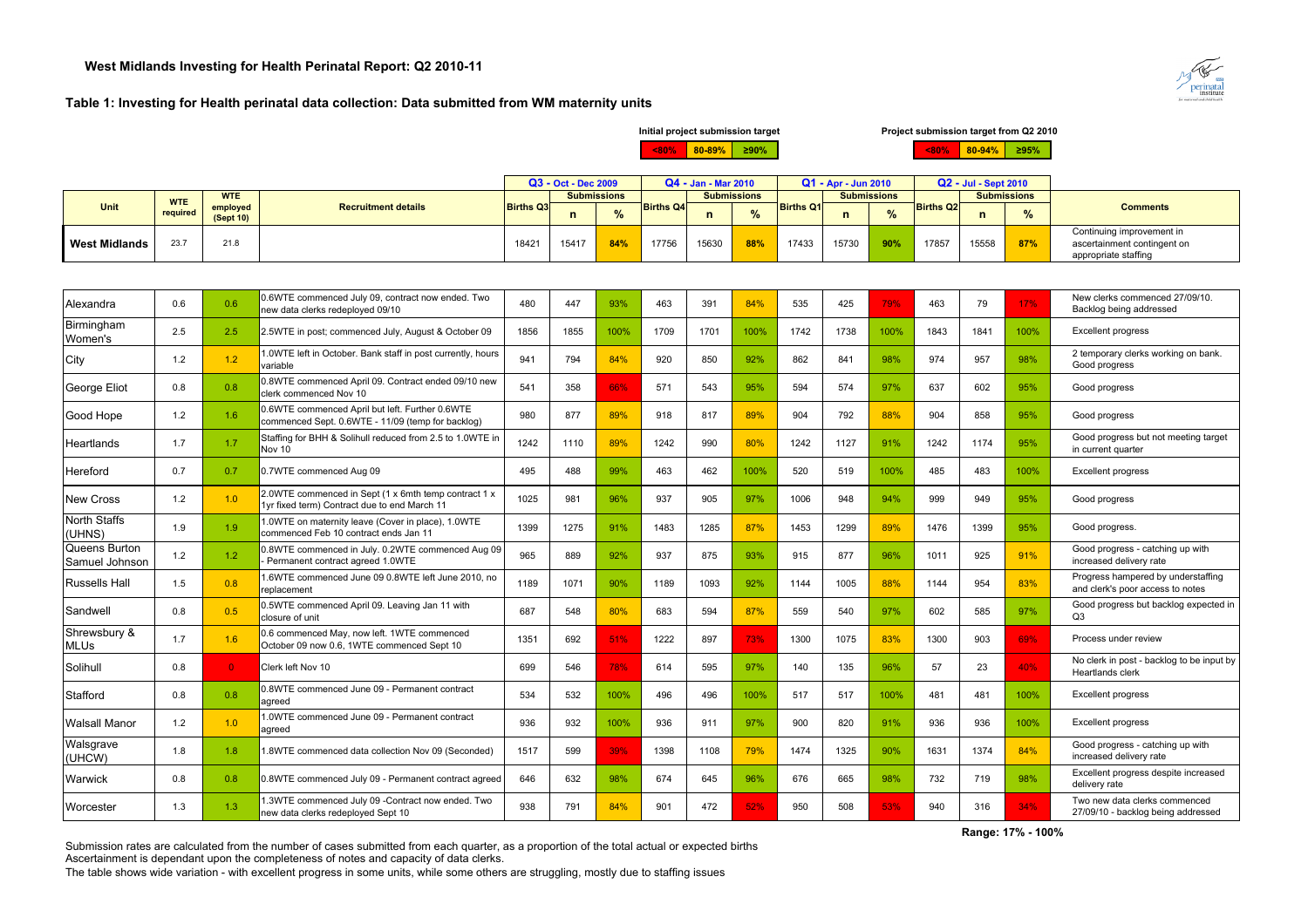

## **KPI 1a: Completed health & social assessment before 13 weeks**

|                             |                           |                         |       |                           |               |                                                         |                           |               |       |                                                 |                           | Target: 80% (90% by Q4 2010-11) |                           |                                 |       |                               |
|-----------------------------|---------------------------|-------------------------|-------|---------------------------|---------------|---------------------------------------------------------|---------------------------|---------------|-------|-------------------------------------------------|---------------------------|---------------------------------|---------------------------|---------------------------------|-------|-------------------------------|
|                             |                           |                         |       |                           |               |                                                         |                           |               |       | < 60%                                           | 60-79%                    | $> 80\%$                        |                           |                                 |       |                               |
|                             |                           |                         |       |                           |               | KPI1a - Completed health and social assessment <13weeks |                           |               |       | www.pi.nhs.uk/rpnm/lfH_KPI_Evidence_Targets.pdf |                           |                                 |                           |                                 |       |                               |
|                             |                           | 2009<br>(Q1-Q3 2009/10) |       |                           | Q4<br>2009/10 |                                                         |                           | Q1<br>2010/11 |       |                                                 | Q <sub>2</sub><br>2010/11 |                                 |                           | 2010<br>(Q4 2009/10-Q2 2010/11) |       | Change                        |
|                             | Cases<br>with<br>required | $\mathsf{n}$            | %     | Cases<br>with<br>required | $\mathsf{n}$  | %                                                       | Cases<br>with<br>required | $\mathbf n$   | %     | Cases<br>with<br>required                       | $\mathbf n$               | %                               | Cases<br>with<br>required | n                               | %     | 2009<br>$\rightarrow$<br>2010 |
| <b>West Midlands (PCTs)</b> | data<br>34618             | 27410                   | 79.2% | data<br>14524             | 11950         | 82.3%                                                   | data<br>14759             | 12373         | 83.8% | data<br>14532                                   | 12026                     | 82.8%                           | data<br>43815             | 36349                           | 83.0% | 3.8%                          |
| <b>PCT</b>                  |                           |                         |       |                           |               |                                                         |                           |               |       |                                                 |                           |                                 |                           |                                 |       |                               |
| Birmingham East & North     | 3451                      | 2734                    | 79.2% | 1370                      | 1144          | 83.5%                                                   | 1177                      | 994           | 84.5% | 1386                                            | 1176                      | 84.8%                           | 3933                      | 3314                            | 84.3% | 5.0%                          |
|                             | 572                       | 488                     | 85.3% | 882                       | 759           | 86.1%                                                   | 1006                      | 877           | 87.2% | 1048                                            | 901                       | 86.0%                           | 2936                      | 2537                            | 86.4% | 1.1%                          |
| Coventry Teaching<br>Dudley | 2162                      | 1057                    | 48.9% | 865                       | 631           | 72.9%                                                   | 781                       | 629           | 80.5% | 807                                             | 641                       | 79.4%                           | 2453                      | 1901                            | 77.5% | 28.6%                         |
| Heart of Bham Teaching      | 3539                      | 2590                    | 73.2% | 1255                      | 929           | 74.0%                                                   | 1157                      | 842           | 72.8% | 1148                                            | 784                       | 68.3%                           | 3560                      | 2555                            | 71.8% | $-1.4%$                       |
| Herefordshire               | 844                       | 669                     | 79.3% | 409                       | 314           | 76.8%                                                   | 459                       | 351           | 76.5% | 415                                             | 305                       | 73.5%                           | 1283                      | 970                             | 75.6% | $-3.7%$                       |
| North Staffordshire         | 1190                      | 1009                    | 84.8% | 406                       |               | 88.2%                                                   | 402                       |               | 91.0% | 436                                             |                           |                                 | 1244                      |                                 | 88.6% | 3.8%                          |
|                             | 2758                      |                         |       |                           | 358           |                                                         |                           | 366           |       |                                                 | 378                       | 86.7%                           |                           | 1102                            | 79.2% |                               |
| Sandwell                    |                           | 2158                    | 78.2% | 1051                      | 852           | 81.1%                                                   | 1019                      | 801           | 78.6% | 1056                                            | 822                       | 77.8%                           | 3126                      | 2475                            |       | 0.9%                          |
| <b>Shropshire County</b>    | 570                       | 483                     | 84.7% | 496                       | 414           | 83.5%                                                   | 548                       | 467           | 85.2% | 439                                             | 362                       | 82.5%                           | 1483                      | 1243                            | 83.8% | $-0.9%$                       |
| Solihull                    | 1006                      | 849                     | 84.4% | 425                       | 361           | 84.9%                                                   | 406                       | 329           | 81.0% | 388                                             | 307                       | 79.1%                           | 1219                      | 997                             | 81.8% | $-2.6%$                       |
| South Birmingham            | 3286                      | 2770                    | 84.3% | 1080                      | 912           | 84.4%                                                   | 1100                      | 943           | 85.7% | 1085                                            | 897                       | 82.7%                           | 3265                      | 2752                            | 84.3% | 0.0%                          |
| South Staffordshire*        | 3472                      | 3095                    | 89.1% | 1429                      | 1245          | 87.1%                                                   | 1508                      | 1252          | 83.0% | 1537                                            | 1348                      | 87.7%                           | 4474                      | 3845                            | 85.9% |                               |
| Stoke on Trent              | 2492                      | 2106                    | 84.5% | 798                       | 698           | 87.5%                                                   | 823                       | 729           | 88.6% | 863                                             | 746                       | 86.4%                           | 2484                      | 2173                            | 87.5% | 3.0%                          |
| <b>Telford and Wrekin</b>   | 429                       | 317                     | 73.9% | 324                       | 221           | 68.2%                                                   | 436                       | 352           | 80.7% | 362                                             | 262                       | 72.4%                           | 1122                      | 835                             | 74.4% | 0.5%                          |
| <b>Walsall Teaching</b>     | 2384                      | 1607                    | 67.4% | 819                       | 687           | 83.9%                                                   | 805                       | 692           | 86.0% | 882                                             | 778                       | 88.2%                           | 2506                      | 2157                            | 86.1% | 18.7%                         |
| Warwickshire                | 2513                      | 2241                    | 89.2% | 1300                      | 1123          | 86.4%                                                   | 1417                      | 1281          | 90.4% | 1412                                            | 1242                      | 88.0%                           | 4129                      | 3646                            | 88.3% | $-0.9\%$                      |
| Wolverhampton City          | 1610                      | 1316                    | 81.7% | 778                       | 598           | 76.9%                                                   | 793                       | 689           | 86.9% | 837                                             | 717                       | 85.7%                           | 2408                      | 2004                            | 83.2% | 1.5%                          |
| Worcestershire              | 2340                      | 1921                    | 82.1% | 837                       | 704           | 84.1%                                                   | 922                       | 779           | 84.5% | 431                                             | 360                       | 83.5%                           | 2190                      | 1843                            | 84.2% | 2.1%                          |
| PCT data by residence       |                           |                         |       |                           |               |                                                         |                           |               |       |                                                 | Range: 68.3 - 88.2%       |                                 |                           |                                 |       |                               |
| <b>UNIT</b>                 |                           |                         |       |                           |               |                                                         |                           |               |       |                                                 |                           |                                 |                           |                                 |       |                               |
| Alexandra Hospital          | 748                       | 579                     | 77.4% | 389                       | 319           | 82.0%                                                   | 424                       | 344           | 81.1% | 74                                              | 62                        | 83.8%                           | 887                       | 725                             | 81.7% | 4.3%                          |
| Birmingham Women's Hosp     | 5215                      | 4514                    | 86.6% | 1676                      | 1480          | 88.3%                                                   | 1714                      | 1532          | 89.4% | 1809                                            | 1575                      | 87.1%                           | 5199                      | 4587                            | 88.2% | 1.7%                          |
| <b>City Hospital</b>        | 1999                      | 1310                    | 65.5% | 819                       | 528           | 64.5%                                                   | 814                       | 522           | 64.1% | 931                                             | 533                       | 57.3%                           | 2564                      | 1583                            | 61.7% | $-3.8%$                       |
| George Eliot Hospital       | 1377                      | 1257                    | 91.3% | 535                       | 474           | 88.6%                                                   | 570                       | 536           | 94.0% | 598                                             | 524                       | 87.6%                           | 1703                      | 1534                            | 90.1% | $-1.2%$                       |
| Good Hope Hospital          | 1305                      | 1136                    | 87.0% | 798                       | 697           | 87.3%                                                   | 768                       | 694           | 90.4% | 822                                             | 737                       | 89.7%                           | 2388                      | 2128                            | 89.1% | 2.1%                          |
| Heartlands Hospital         | 3011                      | 2246                    | 74.6% | 846                       | 657           | 77.7%                                                   | 996                       | 772           | 77.5% | 1100                                            | 891                       | 81.0%                           | 2942                      | 2320                            | 78.9% | 4.3%                          |
| <b>Hereford Hospital</b>    | 929                       | 748                     | 80.5% | 449                       | 345           | 76.8%                                                   | 496                       | 384           | 77.4% | 459                                             | 338                       | 73.6%                           | 1404                      | 1067                            | 76.0% | $-4.5%$                       |
| <b>New Cross Hospital</b>   | 1767                      | 1477                    | 83.6% | 885                       | 681           | 76.9%                                                   | 942                       | 813           | 86.3% | 943                                             | 813                       | 86.2%                           | 2770                      | 2307                            | 83.3% | $-0.3%$                       |
| North Staffs (UHNS)         | 3847                      | 3246                    | 84.4% | 1255                      | 1103          | 87.9%                                                   | 1290                      | 1152          | 89.3% | 1381                                            | 1195                      | 86.5%                           | 3926                      | 3450                            | 87.9% | 3.5%                          |
| Queens Burton* & S. Johnson | 1507                      | 1349                    | 89.5% | 736                       | 608           | 82.6%                                                   | 791                       | 581           | 73.5% | 874                                             | 772                       | 88.3%                           | 2401                      | 1961                            | 81.7% | $\star$                       |
| Russells Hall Hospital      | 2798                      | 1510                    | 54.0% | 1068                      | 796           | 74.5%                                                   | 996                       | 805           | 80.8% | 944                                             | 750                       | 79.4%                           | 3008                      | 2351                            | 78.2% | 24.2%                         |
| Sandwell Hospital           | 1645                      | 1284                    | 78.1% | 585                       | 462           | 79.0%                                                   | 526                       | 396           | 75.3% | 572                                             | 437                       | 76.4%                           | 1683                      | 1295                            | 76.9% | $-1.1%$                       |
| Shrewsbury Hospital & MLUs  | 961                       | 772                     | 80.3% | 858                       | 668           | 77.9%                                                   | 1042                      | 867           | 83.2% | 866                                             | 677                       | 78.2%                           | 2766                      | 2212                            | 80.0% | $-0.4\%$                      |
| Solihull Hospital           | 1104                      | 903                     | 81.8% | 582                       | 492           | 84.5%                                                   | 133                       | 116           | 87.2% | 23                                              | 18                        | 78.3%                           | 738                       | 626                             | 84.8% | 3.0%                          |
| <b>Stafford Hospital</b>    | 1592                      | 1440                    | 90.5% | 492                       | 449           | 91.3%                                                   | 514                       | 467           | 90.9% | 478                                             | 434                       | 90.8%                           | 1484                      | 1350                            | 91.0% | 0.5%                          |
| Walsall Manor Hospital**    | 2487                      | 1668                    | 67.1% | 901                       | 770           | 85.5%                                                   | 817                       | 708           | 86.7% | 933                                             | 815                       | 87.4%                           | 2651                      | 2293                            | 86.5% | 19.4%                         |
| Walsgrave Hospital (UHCW)   | 622                       | 538                     | 86.5% | 1081                      | 937           | 86.7%                                                   | 1305                      | 1158          | 88.7% | 1357                                            | 1178                      | 86.8%                           | 3743                      | 3273                            | 87.4% | 0.9%                          |
| <b>Warwick Hospital</b>     | 1228                      | 1072                    | 87.3% | 637                       | 534           | 83.8%                                                   | 661                       | 548           | 82.9% | 715                                             | 594                       | 83.1%                           | 2013                      | 1676                            | 83.3% | $-4.0%$                       |
| Worcestershire Royal Hosp   | 1552                      | 1280                    | 82.5% | 447                       | 380           | 85.0%                                                   | 494                       | 427           | 86.4% | 281                                             | 230                       | 81.9%                           | 1222                      | 1037                            | 84.9% | 2.4%                          |

Percentages in grey represent small numbers (n<100) and should be interpreted with caution

\* Data quality issue identified Q1 2010 \*\* Data quality issue identified Q2 2009 - Resolved

### **Data quality**

The record of completion of medical and social risk assessment is good overall, but our ongoing audits have identified areas for improvement which have been fed back to the units concerned. Gestational age at booking is validated by dating scans.

**Range: 57.3 - 90.8%**

↑↓ : Statistically significant change

### **Performance & Progress**

Comparing 2009 and 2010, there has been a significant improvement in early booking rates, with most PCTs and units achieving the 80% target. In some units such as Russells Hall and Walsall, there have been concerted efforts to achieve this target, and this is reflected in the results. Further overall improvement is needed as a new national target of 90% will apply by the end of Q4.

### **Additional comments**

Units offering a home booking service tend to have a higher attainment rate and a more comprehensive assessment of social needs.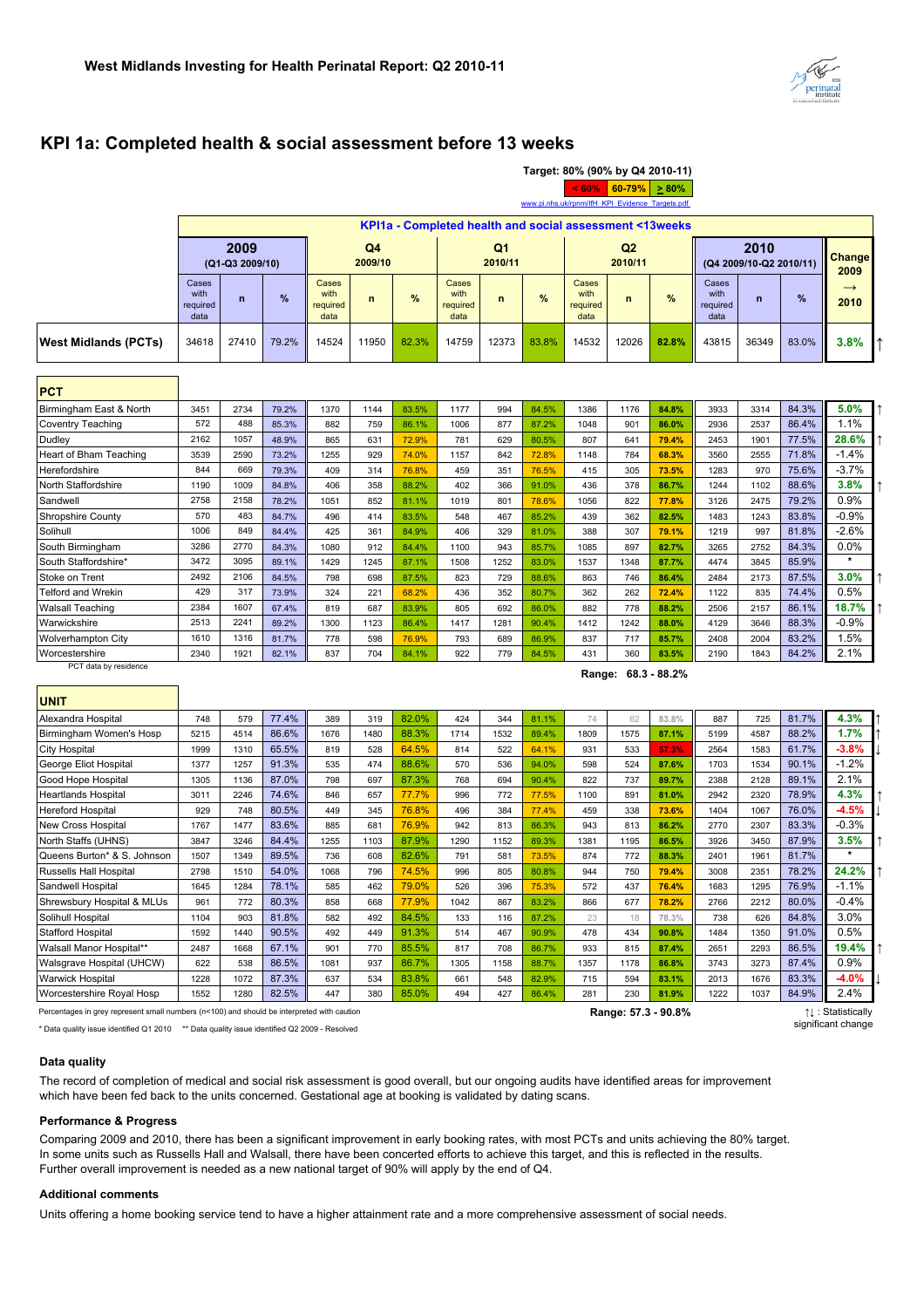## **KPI 1b: Two antenatal contacts before 13 weeks Target: 60%**

|                      |                                   |                         |       | www.pi.nhs.uk/rpnm/lfH KPI Evidence Targets.pdf |               |       |                                                 |                           |       |                                   |                           |               |                                   |                       |       |                       |  |
|----------------------|-----------------------------------|-------------------------|-------|-------------------------------------------------|---------------|-------|-------------------------------------------------|---------------------------|-------|-----------------------------------|---------------------------|---------------|-----------------------------------|-----------------------|-------|-----------------------|--|
|                      |                                   |                         |       |                                                 |               |       | KPI 1b - Two antenatal contacts before 13 weeks |                           |       |                                   |                           |               |                                   |                       |       |                       |  |
|                      |                                   | 2009<br>(Q1-Q3 2009/10) |       |                                                 | Q4<br>2009/10 |       |                                                 | Q <sub>1</sub><br>2010/11 |       |                                   | Q <sub>2</sub><br>2010/11 |               | (Q4 2009/10 - Q2 2010/11)         | <b>Change</b><br>2009 |       |                       |  |
|                      | Cases<br>with<br>required<br>data | $\mathsf{n}$            | $\%$  | Cases<br>with<br>required<br>data               | n             | $\%$  | Cases<br>with<br>required<br>data               | $\mathsf{n}$              | %     | Cases<br>with<br>required<br>data | n                         | $\frac{9}{6}$ | Cases<br>with<br>required<br>data | $\mathsf{n}$          | $\%$  | $\rightarrow$<br>2010 |  |
| West Midlands (PCTs) | 26866                             | 11894                   | 44.3% | 14653                                           | 7501          | 51.2% | 14780                                           | 8002                      | 54.1% | 14548                             | 7323                      | 50.3%         | 43981                             | 22826                 | 51.9% | 7.6%                  |  |

| <b>PCT</b>                |      |      |       |      |     |       |      |      |       |      |     |       |      |      |       |         |  |
|---------------------------|------|------|-------|------|-----|-------|------|------|-------|------|-----|-------|------|------|-------|---------|--|
| Birmingham East & North   | 2665 | 1117 | 41.9% | 1448 | 763 | 52.7% | 1227 | 673  | 54.8% | 1444 | 768 | 53.2% | 4119 | 2204 | 53.5% | 11.6%   |  |
| Coventry Teaching         | 553  | 363  | 65.6% | 889  | 627 | 70.5% | 1009 | 679  | 67.3% | 1046 | 668 | 63.9% | 2944 | 1974 | 67.1% | l.4%    |  |
| Dudley                    | 1658 | 364  | 22.0% | 877  | 199 | 22.7% | 781  | 188  | 24.1% | 807  | 191 | 23.7% | 2465 | 578  | 23.4% | .5%     |  |
| Heart of Bham Teaching    | 2479 | 992  | 40.0% | 1251 | 535 | 42.8% | 1159 | 510  | 44.0% | 1143 | 511 | 44.7% | 3553 | 1556 | 43.8% | 3.8%    |  |
| Herefordshire             | 654  | 417  | 63.8% | 408  | 249 | 61.0% | 459  | 294  | 64.1% | 415  | 261 | 62.9% | 1282 | 804  | 62.7% | $-1.0%$ |  |
| North Staffordshire       | 796  | 443  | 55.7% | 405  | 225 | 55.6% | 400  | 223  | 55.8% | 436  | 227 | 52.1% | 1241 | 675  | 54.4% | $-1.3%$ |  |
| Sandwell                  | 1861 | 871  | 46.8% | 1000 | 451 | 45.1% | 938  | 438  | 46.7% | 975  | 450 | 46.2% | 2913 | 1339 | 46.0% | $-0.8%$ |  |
| <b>Shropshire County</b>  | 480  | 354  | 73.8% | 492  | 391 | 79.5% | 544  | 422  | 77.6% | 437  | 314 | 71.9% | 1473 | 1127 | 76.5% | 2.8%    |  |
| Solihull                  | 874  | 305  | 34.9% | 452  | 206 | 45.6% | 437  | 204  | 46.7% | 400  | 179 | 44.8% | 1289 | 589  | 45.7% | 10.8%   |  |
| South Birmingham          | 2291 | 1350 | 58.9% | 1082 | 673 | 62.2% | 1100 | 714  | 64.9% | 1084 | 624 | 57.6% | 3266 | 2011 | 61.6% | 2.6%    |  |
| South Staffordshire       | 2898 | 975  | 33.6% | 1467 | 507 | 34.6% | 1528 | 522  | 34.2% | 1553 | 482 | 31.0% | 4548 | 1511 | 33.2% | $-0.4%$ |  |
| Stoke on Trent            | 1643 | 718  | 43.7% | 800  | 404 | 50.5% | 824  | 345  | 41.9% | 857  | 352 | 41.1% | 2481 | 1101 | 44.4% | 0.7%    |  |
| Telford and Wrekin        | 345  | 210  | 60.9% | 322  | 206 | 64.0% | 435  | 314  | 72.2% | 360  | 217 | 60.3% | 1117 | 737  | 66.0% | 5.1%    |  |
| <b>Walsall Teaching</b>   | 1681 | 1197 | 71.2% | 818  | 579 | 70.8% | 798  | 573  | 71.8% | 881  | 595 | 67.5% | 2497 | 1747 | 70.0% | $-1.2%$ |  |
| Warwickshire              | 2130 | 633  | 29.7% | 1308 | 674 | 51.5% | 1421 | 1000 | 70.4% | 1410 | 904 | 64.1% | 4139 | 2578 | 62.3% | 32.6%   |  |
| <b>Wolverhampton City</b> | 1524 | 518  | 34.0% | 780  | 312 | 40.0% | 793  | 361  | 45.5% | 836  | 332 | 39.7% | 2409 | 1005 | 41.7% | 7.7%    |  |
| Worcestershire            | 2334 | 1067 | 45.7% | 854  | 500 | 58.5% | 927  | 542  | 58.5% | 464  | 248 | 53.4% | 2245 | 1290 | 57.5% | 11.7%   |  |

PCT data by residence **Range: 23.7 - 71.9%**

 $\sim$  40%  $\left| 40 - 59\% \right| \geq 60\%$ 

 $\overline{\phantom{0}}$ 

| 70.6%<br>Alexandra Hospital<br>41.5%<br>421<br>887<br>743<br>308<br>387<br>274<br>70.8%<br>299<br>71.0%<br>79<br>53<br>67.1%<br>626<br>66.4%<br>Birmingham Women's Hosp<br>2206<br>62.2%<br>67.5%<br>1714<br>1173<br>1807<br>63.6%<br>5196<br>3452<br>3548<br>1675<br>1130<br>68.4%<br>1149<br>26.6%<br><b>City Hospital</b><br>1398<br>393<br>28.1%<br>812<br>199<br>24.5%<br>813<br>232<br>28.5%<br>930<br>248<br>26.7%<br>2555<br>679<br>61.4%<br>George Eliot Hospital<br>515<br>56.9%<br>534<br>331<br>62.0%<br>382<br>67.1%<br>597<br>331<br>55.4%<br>1700<br>905<br>569<br>1044<br>64.0%<br>67.2%<br>500<br>58.8%<br>2437<br>Good Hope Hospital<br>1106<br>694<br>62.7%<br>809<br>778<br>66.3%<br>850<br>1560<br>544<br>516<br>39.5%<br>27.7%<br>Heartlands Hospital<br>966<br>34.0%<br>39.8%<br>511<br>3226<br>1275<br>2180<br>603<br>328<br>1096<br>436<br>1164<br>43.9%<br>58.4%<br>Hereford Hospital<br>747<br>438<br>252<br>56.0%<br>61.1%<br>265<br>57.7%<br>820<br>58.6%<br>450<br>496<br>303<br>459<br>1405<br>42.5%<br>New Cross Hospital<br>1732<br>36.0%<br>46.3%<br>383<br>40.6%<br>2774<br>1179<br>624<br>890<br>360<br>40.4%<br>941<br>436<br>943<br>47.0%<br>North Staffs (UHNS)<br>2554<br>1188<br>46.5%<br>1257<br>646<br>51.4%<br>1289<br>597<br>46.3%<br>1375<br>601<br>43.7%<br>3921<br>1844<br>48.3%<br>Queens Burton & S. Johnson<br>2587<br>1729<br>904<br>815<br>52.6%<br>912<br>392<br>43.0%<br>52.3%<br>429<br>860<br>428<br>49.8%<br>1249<br>18.6%<br>Russells Hall Hospital<br>2162<br>402<br>18.6%<br>1084<br>191<br>17.6%<br>997<br>175<br>18.5%<br>3025<br>562<br>196<br>19.7%<br>944<br>61.5%<br>Sandwell Hospital<br>972<br>58.5%<br>299<br>59.1%<br>277<br>66.1%<br>282<br>60.1%<br>858<br>569<br>506<br>419<br>469<br>1394<br>72.5%<br>Shrewsbury Hospital & MLUs<br>579<br>67.7%<br>2738<br>784<br>569<br>72.6%<br>630<br>74.2%<br>1034<br>775<br>75.0%<br>855<br>1984<br>849<br>51.4%<br>382<br>Solihull Hospital<br>38.5%<br>50.9%<br>72<br>53.7%<br>12<br>52.2%<br>1086<br>418<br>586<br>298<br>134<br>23<br>743<br>7.1%<br>95<br><b>Stafford Hospital</b><br>8.8%<br>6.9%<br>6.2%<br>478<br>1483<br>106<br>1081<br>492<br>34<br>513<br>32<br>40<br>8.4%<br>66.2%<br>Walsall Manor Hospital<br>903<br>932<br>63.5%<br>2651<br>1756<br>1784<br>1211<br>67.9%<br>615<br>68.1%<br>816<br>67.3%<br>592<br>549<br>67.5%<br>Walsgrave Hospital (UHCW)<br>625<br>72.3%<br>1091<br>70.6%<br>67.8%<br>876<br>64.6%<br>3755<br>2534<br>452<br>770<br>1309<br>888<br>1355 | <b>UNIT</b>             |      |    |      |     |     |       |     |     |       |     |     |       |      |      |       |         |  |
|--------------------------------------------------------------------------------------------------------------------------------------------------------------------------------------------------------------------------------------------------------------------------------------------------------------------------------------------------------------------------------------------------------------------------------------------------------------------------------------------------------------------------------------------------------------------------------------------------------------------------------------------------------------------------------------------------------------------------------------------------------------------------------------------------------------------------------------------------------------------------------------------------------------------------------------------------------------------------------------------------------------------------------------------------------------------------------------------------------------------------------------------------------------------------------------------------------------------------------------------------------------------------------------------------------------------------------------------------------------------------------------------------------------------------------------------------------------------------------------------------------------------------------------------------------------------------------------------------------------------------------------------------------------------------------------------------------------------------------------------------------------------------------------------------------------------------------------------------------------------------------------------------------------------------------------------------------------------------------------------------------------------------------------------------------------------------------------------------------------------------------------------------------------------------------------------------------------------------------------------------------------------------------------------------------------------------------------------------------------------------------------------------------------------------------------------------------------------------------------------------------------|-------------------------|------|----|------|-----|-----|-------|-----|-----|-------|-----|-----|-------|------|------|-------|---------|--|
|                                                                                                                                                                                                                                                                                                                                                                                                                                                                                                                                                                                                                                                                                                                                                                                                                                                                                                                                                                                                                                                                                                                                                                                                                                                                                                                                                                                                                                                                                                                                                                                                                                                                                                                                                                                                                                                                                                                                                                                                                                                                                                                                                                                                                                                                                                                                                                                                                                                                                                              |                         |      |    |      |     |     |       |     |     |       |     |     |       |      |      |       | 29.1%   |  |
|                                                                                                                                                                                                                                                                                                                                                                                                                                                                                                                                                                                                                                                                                                                                                                                                                                                                                                                                                                                                                                                                                                                                                                                                                                                                                                                                                                                                                                                                                                                                                                                                                                                                                                                                                                                                                                                                                                                                                                                                                                                                                                                                                                                                                                                                                                                                                                                                                                                                                                              |                         |      |    |      |     |     |       |     |     |       |     |     |       |      |      |       | 4.3%    |  |
|                                                                                                                                                                                                                                                                                                                                                                                                                                                                                                                                                                                                                                                                                                                                                                                                                                                                                                                                                                                                                                                                                                                                                                                                                                                                                                                                                                                                                                                                                                                                                                                                                                                                                                                                                                                                                                                                                                                                                                                                                                                                                                                                                                                                                                                                                                                                                                                                                                                                                                              |                         |      |    |      |     |     |       |     |     |       |     |     |       |      |      |       | $-1.5%$ |  |
|                                                                                                                                                                                                                                                                                                                                                                                                                                                                                                                                                                                                                                                                                                                                                                                                                                                                                                                                                                                                                                                                                                                                                                                                                                                                                                                                                                                                                                                                                                                                                                                                                                                                                                                                                                                                                                                                                                                                                                                                                                                                                                                                                                                                                                                                                                                                                                                                                                                                                                              |                         |      |    |      |     |     |       |     |     |       |     |     |       |      |      |       | 4.5%    |  |
|                                                                                                                                                                                                                                                                                                                                                                                                                                                                                                                                                                                                                                                                                                                                                                                                                                                                                                                                                                                                                                                                                                                                                                                                                                                                                                                                                                                                                                                                                                                                                                                                                                                                                                                                                                                                                                                                                                                                                                                                                                                                                                                                                                                                                                                                                                                                                                                                                                                                                                              |                         |      |    |      |     |     |       |     |     |       |     |     |       |      |      |       | 1.3%    |  |
|                                                                                                                                                                                                                                                                                                                                                                                                                                                                                                                                                                                                                                                                                                                                                                                                                                                                                                                                                                                                                                                                                                                                                                                                                                                                                                                                                                                                                                                                                                                                                                                                                                                                                                                                                                                                                                                                                                                                                                                                                                                                                                                                                                                                                                                                                                                                                                                                                                                                                                              |                         |      |    |      |     |     |       |     |     |       |     |     |       |      |      |       | 11.9%   |  |
|                                                                                                                                                                                                                                                                                                                                                                                                                                                                                                                                                                                                                                                                                                                                                                                                                                                                                                                                                                                                                                                                                                                                                                                                                                                                                                                                                                                                                                                                                                                                                                                                                                                                                                                                                                                                                                                                                                                                                                                                                                                                                                                                                                                                                                                                                                                                                                                                                                                                                                              |                         |      |    |      |     |     |       |     |     |       |     |     |       |      |      |       | $-0.3%$ |  |
|                                                                                                                                                                                                                                                                                                                                                                                                                                                                                                                                                                                                                                                                                                                                                                                                                                                                                                                                                                                                                                                                                                                                                                                                                                                                                                                                                                                                                                                                                                                                                                                                                                                                                                                                                                                                                                                                                                                                                                                                                                                                                                                                                                                                                                                                                                                                                                                                                                                                                                              |                         |      |    |      |     |     |       |     |     |       |     |     |       |      |      |       | 6.5%    |  |
|                                                                                                                                                                                                                                                                                                                                                                                                                                                                                                                                                                                                                                                                                                                                                                                                                                                                                                                                                                                                                                                                                                                                                                                                                                                                                                                                                                                                                                                                                                                                                                                                                                                                                                                                                                                                                                                                                                                                                                                                                                                                                                                                                                                                                                                                                                                                                                                                                                                                                                              |                         |      |    |      |     |     |       |     |     |       |     |     |       |      |      |       | 0.5%    |  |
|                                                                                                                                                                                                                                                                                                                                                                                                                                                                                                                                                                                                                                                                                                                                                                                                                                                                                                                                                                                                                                                                                                                                                                                                                                                                                                                                                                                                                                                                                                                                                                                                                                                                                                                                                                                                                                                                                                                                                                                                                                                                                                                                                                                                                                                                                                                                                                                                                                                                                                              |                         |      |    |      |     |     |       |     |     |       |     |     |       |      |      |       | $-4.0%$ |  |
|                                                                                                                                                                                                                                                                                                                                                                                                                                                                                                                                                                                                                                                                                                                                                                                                                                                                                                                                                                                                                                                                                                                                                                                                                                                                                                                                                                                                                                                                                                                                                                                                                                                                                                                                                                                                                                                                                                                                                                                                                                                                                                                                                                                                                                                                                                                                                                                                                                                                                                              |                         |      |    |      |     |     |       |     |     |       |     |     |       |      |      |       | 0.0%    |  |
|                                                                                                                                                                                                                                                                                                                                                                                                                                                                                                                                                                                                                                                                                                                                                                                                                                                                                                                                                                                                                                                                                                                                                                                                                                                                                                                                                                                                                                                                                                                                                                                                                                                                                                                                                                                                                                                                                                                                                                                                                                                                                                                                                                                                                                                                                                                                                                                                                                                                                                              |                         |      |    |      |     |     |       |     |     |       |     |     |       |      |      |       | 3.0%    |  |
|                                                                                                                                                                                                                                                                                                                                                                                                                                                                                                                                                                                                                                                                                                                                                                                                                                                                                                                                                                                                                                                                                                                                                                                                                                                                                                                                                                                                                                                                                                                                                                                                                                                                                                                                                                                                                                                                                                                                                                                                                                                                                                                                                                                                                                                                                                                                                                                                                                                                                                              |                         |      |    |      |     |     |       |     |     |       |     |     |       |      |      |       | $-0.1%$ |  |
|                                                                                                                                                                                                                                                                                                                                                                                                                                                                                                                                                                                                                                                                                                                                                                                                                                                                                                                                                                                                                                                                                                                                                                                                                                                                                                                                                                                                                                                                                                                                                                                                                                                                                                                                                                                                                                                                                                                                                                                                                                                                                                                                                                                                                                                                                                                                                                                                                                                                                                              |                         |      |    |      |     |     |       |     |     |       |     |     |       |      |      |       | 12.9%   |  |
|                                                                                                                                                                                                                                                                                                                                                                                                                                                                                                                                                                                                                                                                                                                                                                                                                                                                                                                                                                                                                                                                                                                                                                                                                                                                                                                                                                                                                                                                                                                                                                                                                                                                                                                                                                                                                                                                                                                                                                                                                                                                                                                                                                                                                                                                                                                                                                                                                                                                                                              |                         |      |    |      |     |     |       |     |     |       |     |     |       |      |      |       | $-1.6%$ |  |
|                                                                                                                                                                                                                                                                                                                                                                                                                                                                                                                                                                                                                                                                                                                                                                                                                                                                                                                                                                                                                                                                                                                                                                                                                                                                                                                                                                                                                                                                                                                                                                                                                                                                                                                                                                                                                                                                                                                                                                                                                                                                                                                                                                                                                                                                                                                                                                                                                                                                                                              |                         |      |    |      |     |     |       |     |     |       |     |     |       |      |      |       | $-1.6%$ |  |
|                                                                                                                                                                                                                                                                                                                                                                                                                                                                                                                                                                                                                                                                                                                                                                                                                                                                                                                                                                                                                                                                                                                                                                                                                                                                                                                                                                                                                                                                                                                                                                                                                                                                                                                                                                                                                                                                                                                                                                                                                                                                                                                                                                                                                                                                                                                                                                                                                                                                                                              |                         |      |    |      |     |     |       |     |     |       |     |     |       |      |      |       | $-4.8%$ |  |
|                                                                                                                                                                                                                                                                                                                                                                                                                                                                                                                                                                                                                                                                                                                                                                                                                                                                                                                                                                                                                                                                                                                                                                                                                                                                                                                                                                                                                                                                                                                                                                                                                                                                                                                                                                                                                                                                                                                                                                                                                                                                                                                                                                                                                                                                                                                                                                                                                                                                                                              | <b>Warwick Hospital</b> | 1231 | 86 | 7.0% | 639 | 235 | 36.8% | 662 | 484 | 73.1% | 714 | 489 | 68.5% | 2015 | 1208 | 60.0% | 53.0%   |  |
| 48.0%<br>Worcestershire Royal Hosp<br>1626<br>45.7%<br>225<br>48.3%<br>311<br>148<br>1278<br>743<br>466<br>501<br>241<br>48.1%<br>47.6%<br>614                                                                                                                                                                                                                                                                                                                                                                                                                                                                                                                                                                                                                                                                                                                                                                                                                                                                                                                                                                                                                                                                                                                                                                                                                                                                                                                                                                                                                                                                                                                                                                                                                                                                                                                                                                                                                                                                                                                                                                                                                                                                                                                                                                                                                                                                                                                                                               |                         |      |    |      |     |     |       |     |     |       |     |     |       |      |      |       | 2.3%    |  |

Percentages in grey represent small numbers (n<100) and should be interpreted with caution **Range: 8.4 - 68.5%** 

↑↓ : Statistically significant change

### **Data quality**

Some units combine dating scan with an antenatal contact, but this is not always clear within the documentation.

### **Performance & Progress**

There has been significant progress towards this target across the region.

### **Additional comments**

KPI 1b is added as a secondary indicator based on the recommendation within NSF Standard 11 (collected since Q2 2009). Two antenatal contacts are recommended to allow women time to consider offers of blood tests and screening before these are taken. Units which combine dating scans with a midwifery contact tend to find it easier to fulfil this target.

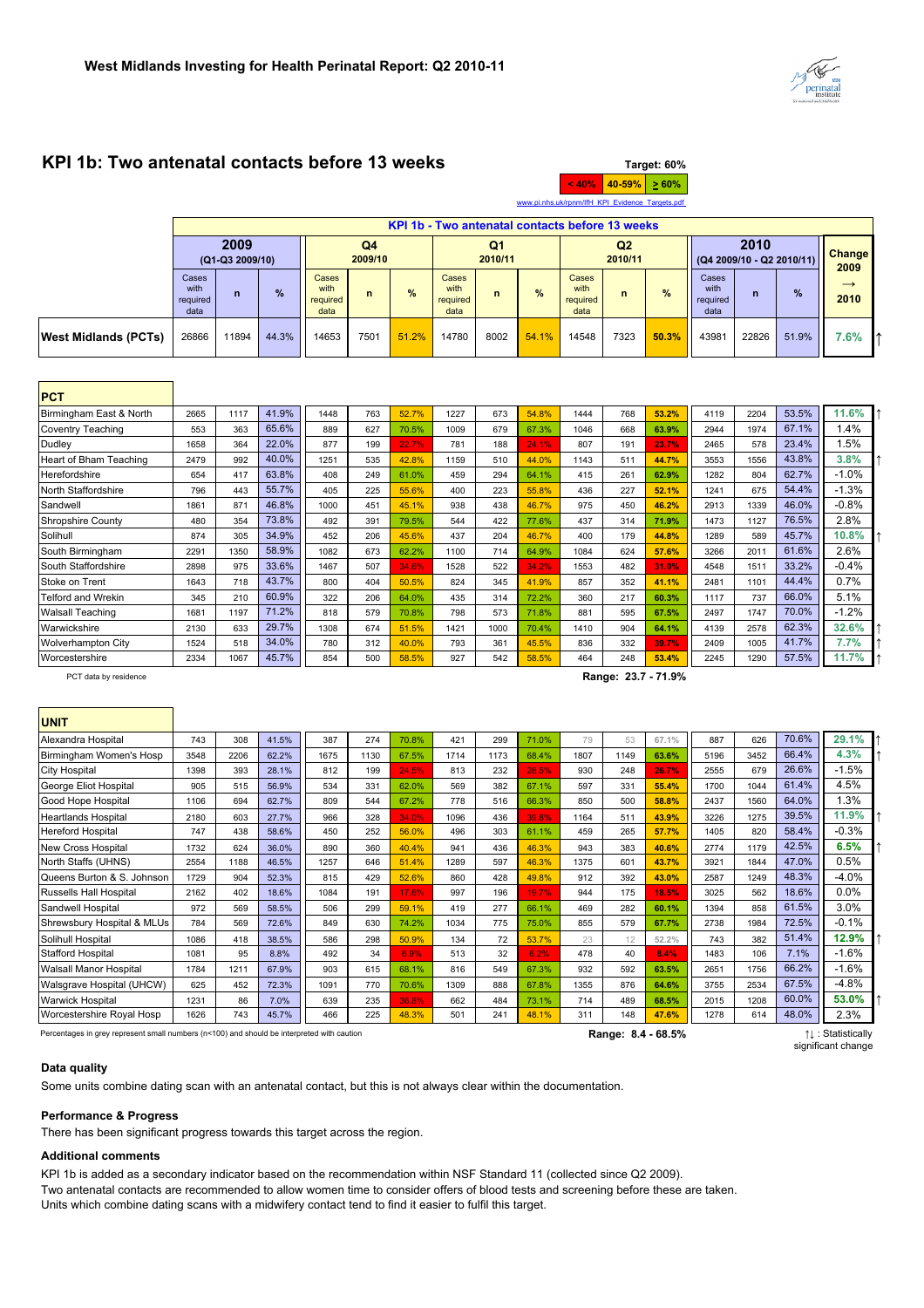

www.pi.nhs.uk/rpnm/IfH\_KPI\_Evidence\_Targets.pdf

**IfH 3-year project target: 60% detection** 

**< 5% 5%-10% 10% >**

**Annual target: increase by >10%**

## **KPI 3: Antenatal Detection of Fetal Growth Restriction**

FGR = fetal growth restriction; IUGR = intrauterine growth restriction; SGA = small for gestational age; EFW = estimated fetal weight by ultrasound (FGR and IUGR are defined as birthweight or estimated weight below the 10th customised centile - see ) www.pi.nhs.uk/growth )

n | % | n | % || n | % || <mark>Total | n | % || n | % || n</mark> **West Midlands (PCTs)** 33721 4806 14.3% 1021 21.2% 1445 30.1% 142729 5863 13.7% 1317 22.5% 15801 **PCT** Birmingham East & North 3389 454 13.4% 100 22.0% 149 32.8% 3981 540 13.6% 115 21.3% 171 **Coventry Teaching 19 8 43 61 8 79 14.5% 19 8 10.1% 21 26.6% 2870 368 12.8% 51 13.9% 1 86** Dudley 313 47 75 360 40 63 ↓ Heart of Bham Teaching 3436 504 14.7% 80 15.9% 136 27.0% 3481 493 14.2% 100 20.3% 151 Herefordshire 764 | 98 | 12.8% | 2 | 2.0% | 10 | 10.2% | 1242 | 159 | 12.8% | 17 <mark>| 10.7% |</mark> 47 <mark>| 29.6% |</mark>↑ North Staffordshire 1160 151 13.0% 52 34.4% 61 40.4% 1203 178 14.8% 55 30.9% 63 Sandwell | 2703 | 407 | 15.1% | 111 | **27.3% | 133 | 32.7% |** 2993 | 444 | 14.8% | 119 <mark>| 26.8% |</mark> 155 Shropshire County | 563 75 13.3% 14 18.7% 16 21.3% 1457 180 12.4% 28 15.6% 33 Solihull | 1004 | 124 | 12.4% | 33 | **26.6% |** 43 | **34.7% |**| 1245 | 168 | 13.5% | 49 <mark>| 29.2% |</mark>| 61 South Birmingham | 3200 | 457 | 14.3% | 52 **| 11.4% | 1**33 **| 29.1% |** 3191 | 424 | 13.3% | 82 <mark>| 19.3% |</mark> 134 South Staffordshire | 3520 | 481 | 13.7% | 128 | 26.6% | 164 | 34.1% || 4418 | 538 | 12.2% | 155 | 28.8% || 201 Stoke on Trent | 2445 | 385 | 15.7% | 144 | **37.4% | 163 | 42.3% |** 2438 | 381 | 15.6% | 132 <mark>| 34.6% |</mark> 153 Telford and Wrekin **422** 64 15.2% 14 21.9% 15 23.4% 1082 156 14.4% 26 16.7% 1 35 Walsall Teaching | 2326 | 431 | 18.5% | 102 <mark>| 23.7% | 136 | 31.6% |</mark> 2417 | 406 | 16.8% | 117 <mark> 28.8% </mark>| 149 Warwickshire | 2432 | 288 | 11.8% | 65 <mark>| 22.6% |</mark> 88 | 3**0.6% |**| 4036 | 488 | 12.1% | 134 <mark>| 27.5% |</mark>| 173 Wolverhampton City | 1470 | 213 | 14.5% | 19 | 8.9% | 20 | 9.4% | 2227 | 319 | 14.3% | 42 | 13.2% | 45 Worcestershire | 2208 | 282 | 12.8% | 50 **| 17.7% | 82 | 29.1% |** 2091 | 261 | 12.5% | 55 <mark>| 21.1% |</mark>| 81 PCT data by residence **Range: 9.4 - 42.3% Range: 14.1 - 40.2% UNIT** Alexandra Hospital | 615 | 73 | 11.9% | 15 | 20.5% | 22 | 30.1% | 798 | 109 | 13.7% | 19 | 17.4% | 29 Birmingham Women's Hosp 6075 730 14.4% 85 11.6% 191 26.2% 5064 692 13.7% 139 20.1% 211 30.5% City Hospital 303 47 80 380 79 128 **↑** George Eliot Hospital | 1316 | 186 | 14.1% | 39 | **21.0% ||** 54 | **29.0% ||** 1649 | 208 | 12.6% | 55 <mark>| 26.4% |</mark>| 70 Good Hope Hospital | 1271 | 152 | 12.0% | 13 | 8.6% | 45 | 29.6% | 2342 | 285 | 12.2% | 32 <mark>| 11.2% |</mark> 88 Heartlands Hospital | 2990 | 454 | 15.2% | 125 **| 27.5% | 163 | 35.9% |** 3106 | 461 | 14.8% | 134 | <mark>29.1% </mark>| 159 Hereford Hospital <mark>848</mark> | 114 | 13.4% | 3 | 2.6% || 13 | 11.4% || 1366 | 167 | 12.2% | 17 <mark>| 10.2% |</mark> 52 | 31.1% |↑ New Cross Hospital | 1618 | 250 | 15.5% | 21 **| 8.4% | 23 | 9.2% |** 2574 | 368 | 14.3% | 45 <mark>| 12.2% |</mark> 46 North Staffs (UHNS) | 3764 | 558 | 14.8% | 209 **| 37.5% | 238 | 42.7% |** 3840 | 579 | 15.1% | 196 <mark>| 33.9% |</mark> 226 Queens Burton &. Johnson | 1752 | 217 | 12.4% | 51 | **23.5% | 65 | 30.0% |** 2512 | 296 | 1.8% | 78 <mark>| 26.4% |</mark> 96 Russells Hall Hospital 2801 412 14.7% 64 15.5% 96 23.3% 2893 440 15.2% 44 10.0% 71 16.1%<br>Sandwell Hospital 1520 228 15.0% 77 33.8% 90 39.5% 1614 225 13.9% 82 36.4% 95 42.2% Sandwell Hospital | 1520 | 228 | 15.0% | 77 | **33.8% | 90 | 39.5% |** 1614 | 225 | 13.9% | 82 <mark>| 36.4% |</mark> 95 Shrewsbury Hospital & MLUs 328 329 324 27 20.5% 29 22.0% 2680 357 33% 57 16.0% 71 Solihull Hospital 1104 111 10.1% 18 **16.2% 24 21.6% 736 75 10.2%** 12 16.0% 14 Stafford Hospital | 1565 | 212 | 13.5% | 72 **| 34.0% | 91 | 42.9% |** 1454 | 200 | 13.8% | 79 <mark>| 39.5% |</mark> 100 Walsall Manor Hospital | 2492 | 447 | 17.9% | 112 **| 25.1% || 146 | 32.7% || 2**528 | 420 | 16.6% | 124 <mark>| 29.5% |</mark>| 163 | 38.8% |↑\* Walsgrave Hospital (UHCW) | 592 | 78 | 13.2% | 5 | 6.4% | 18 | 23.1% | 3643 | 486 | 13.3% | 74 | 15.2% | 124 Warwick Hospital | 1209 | 128 | 10.6% | 34 <mark>| 26.6% | 40 | 31.3% |</mark> 1993 | 201 | 10.1% | 58 <mark>| 28.9% |</mark>| 68 Worcestershire Royal Hosp | 1539 | 197 | 12.8% | 38 | 19.3% | 63 | 32.0% | 1209 | 138 | 11.4% | 35 | 25.4% | 51 Percentages in grey represent small numbers (n<100) in the IUGR column **Range: 9.2 - 42.9% Range: 12.5 - 50.0%** 2870 2357 12.8% **23.4%** 15.3% **17.5% 13.9% 11.1%** 3481 1242 14.8% 14.2% 2993 1457 1245 3191 4418  $2438$ 1082 2417 4036 2227 2091 **37.0%** 3643 13.3% **25.5%** 1993 201 10.1% 58 28.9% 68 33.8% **15.2% 28.9% 25.4%** 1454 200 13.8% 79 39.5% 1 100 50.0% 2528 16.6% **38.8% 39.5% 29.5%** 2680 13.3% **19.9% 736** 75 10.2% 12 16.0% 14 18.7% **16.0%** 16.0% 2893 15.2% **16.1%** 1614 13.9% **42.2% 10.0% 36.4%** 3840 15.1% **39.0%** 2512 11.8% **32.4% 33.9% 26.4%** 1366 167 12.2% 17 **10.2% 1 52 31.1%** 2574 14.3% **12.5% 10.2% 12.2%** 2342 12.2% **30.9%** 3106 | 461 | 14.8% | 134 <mark>| 29.1% |</mark> 159 <mark>| 34.5%</mark> **11.2% 29.1%** 2458 15.5% **33.7%** 1649 12.6% **33.7% 20.8% 26.4%** 798 13.7% **26.6%** 5064 13.7% **30.5% 17.4% 20.1%** 14.3% **14.1% 13.2%** 12.5% **31.0% 21.1%** 16.8% **117 28.8% 1 149 36.7%** 12.1% **35.5% 28.8% 27.5%** 15.6% **40.2%** 14.4% 26 16.7% 35 22.4% **34.6% 16.7%** 13.3% 82 **19.3% 134 31.6%** 12.2% **37.4% 19.3% 28.8%** 12.4% **28 15.6% 33 18.3%** 13.5% **49 29.2% 1 61 36.3% 15.6% 29.2% 35.4%** 14.8% **119 <mark>26.8%</mark> 155 34.9% 30.9% 26.8% 30.6%** 12.8% **29.6% 20.3% 10.7%** 13.7% | 1317 | 22.5% | 1801 | 30.7% 13.6% **31.7% 21.3% Total % % Births with FGR (birthweight <10th cust.centile) Of all births with FGR, cases where SGA, FGR or IUGR was recorded in antenatal notes % 2009 (Q1 - Q3) 2010 (Q4 2009/10 - Q2 2010/11) KPI 3: Antenatal detection of fetal growth restriction Record of** *either*  **SGA/FGR/IUGR in the notes,** *or***: EFW <10th customised centile recorded Cases with required data Births with FGR (birthweight <10th cust.centile) Record of** *either* **SGA/FGR/IUGR in the notes,** *or***: EFW <10th customised centile recorded Cases with required data Of all births with FGR, cases where SGA, FGR or IUGR was recorded in antenatal notes Total % %** 33721 14.3% **30.1% %** 42729 3389 | 454 | 13.4% | 100 **| 22.0% ||** 149 **| 32.8% ||** 3981 **21.2% 22.0% 543** 79 14.5% 8 10.1% 21 26.6% 2136 14.7% **24.0%** 10.1% **15.0%** 3436 14.7% **27.0% 764** 98 12.8% 2 2.0% 10 10.2% **15.9%** 2.0% 1160 151 13.0% 52 **34.4% 61 40.4%** 2703 407 15.1% 111 **27.3% 1** 133 **32.7% 34.4% 27.3% 563** 75 13.3% 14 18.7% 16 21.3% 1004 12.4% **34.7%** 18.7% **26.6%** 3200 14.3% **29.1%** 3520 13.7% **34.1% 11.4% 26.6%** 2445 15.7% **42.3% 422** 64 15.2% 14 21.9% 15 23.4% **37.4%** 21.9% 2326 431 18.5% 102 **23.7% 136 31.6%** 2432 11.8% **30.6% 23.7% 22.6%** 1470 213 14.5% 19 **8.9% 20 9.4%** 2208 12.8% **29.1% 8.9% 17.7%** 615 11.9% **30.1%** 5075 14.4% **26.2%** 20.5% **11.6%** 1919 15.8% **26.4%** 1316 | 186 | 14.1% | 39 **| 21.0% | 54 | 29.0% 15.5% 21.0%** 1271 152 12.0% 13 **8.6% 45 29.6%** 2990 15.2% **35.9% 8.6% 27.5%** 848 114 13.4% 3 **2.6% 1 13 11.4%** 1618 15.5% **9.2% 2.6% 8.4%** 3764 14.8% **42.7%** 1752 217 12.4% 51 **23.5% 65 30.0% 37.5% 23.5%** 2801 14.7% **23.3%** 1520 15.0% **39.5% 15.5% 33.8%** 928 14.2% **22.0%** 1104 10.1% **21.6% 20.5% 16.2% 26.6%** 1565 13.5% **42.9%** 2492 17.9% **32.7% 34.0% 25.1% 19.3% 63 32.0% 1209 138 11.4%** 592 13.2% **23.1%** 1209 10.6% **31.3%** 6.4% 1539 12.8% **32.0%**

and should be interpreted with caution

**↑↓ :** Statistically significant or \* borderline

### **Data quality**

This indicator describes a subgroup (antenatal detection) of a subgroup (pregnancies with FGR), and assessment of trends is becoming possible for the first time. The table shows FGR/IUGR data for the 3 quarters of 2009 compared to the 3 quarters of 2010. Traffic light / 'RAG' rating will be included in the next annual report. 'Antenatal detection' is based on close scrutiny of case notes and growth charts. Case note audit of FGR cases has shown that ascertainment by data clerks is reliable. However, clinicians' recording of detection of SGA / FGR / IUGR is often poor; therefore a record of an EFW <10th centile was included as an additional indicator.

### **Performance & Progress**

The rates of babies with fetal growth restriction ranges from 12.1% to 16.8% in the PCTs of the West Midlands. FGR varies with factors such as deprivation and smoking. There was only a small overall increase in detection rates from 2009 (30.1%) to 2010 (30.7%). However the wide range of detection rates between units suggests room for improvement. The unit with the lowest detection rate (12.5%) has not had GROW training and is the only one in the West Midlands not using customised charts for their population.

www.pi.nhs.uk/cogs ) Russells Hall showed a decrease in detection rates; the unit has already identified this problem and is taking steps to address it. Increased detection rates tend to reflect service improvements The largest increase was in Hereford, who have undertaken a comprehensive in-house IUGR audit and review. Good progress is also evident in Birmingham (Women's and City Hospitals) as a result of their participation of the 'CoGS' fetal growth pilot (see

### **Additional comments**

Confidential enquiries into perinatal deaths have highlighted importance of antenatal detection of FGR. Free accredited GROW training is provided by PI in fortnightly workshops.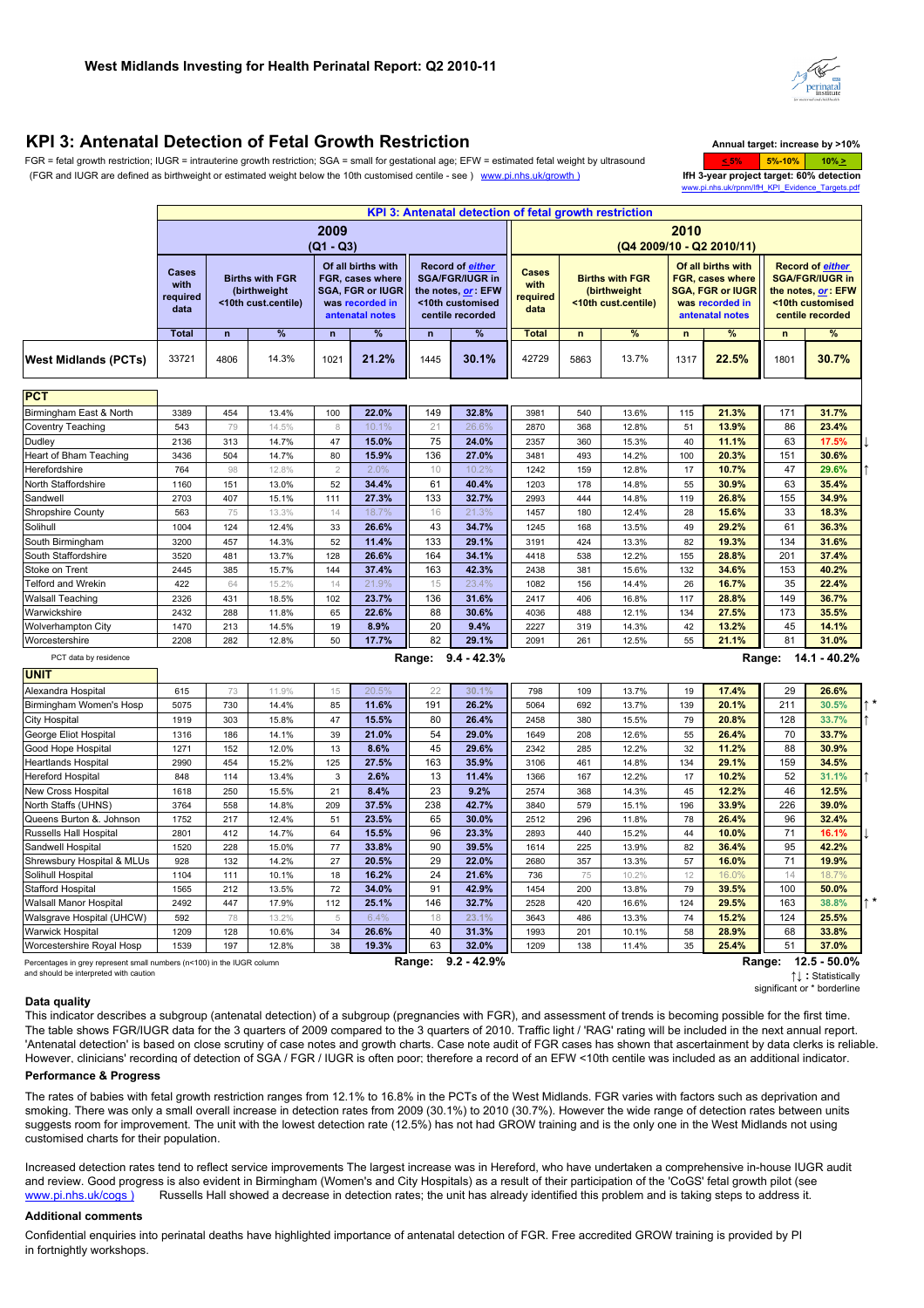## **KPI 4: Smoking in early pregnancy (at booking)**

|                             |                                   |                         |       |                                   |                           |       |                                   |                           | <b>Smoking at booking</b> |                                   |                     |       |                                   |                                   |       |                       |  |
|-----------------------------|-----------------------------------|-------------------------|-------|-----------------------------------|---------------------------|-------|-----------------------------------|---------------------------|---------------------------|-----------------------------------|---------------------|-------|-----------------------------------|-----------------------------------|-------|-----------------------|--|
|                             |                                   | 2009<br>(Q1-Q3 2009/10) |       |                                   | Q <sub>4</sub><br>2009/10 |       |                                   | Q <sub>1</sub><br>2010/11 |                           |                                   | Q2<br>2010/11       |       |                                   | 2010<br>(Q4 2009/10 - Q2 2010/11) |       | <b>Change</b><br>2009 |  |
|                             | Cases<br>with<br>required<br>data | $\mathsf{n}$            | %     | Cases<br>with<br>required<br>data | n                         | %     | Cases<br>with<br>required<br>data | $\mathsf{n}$              | %                         | Cases<br>with<br>required<br>data | n                   | %     | Cases<br>with<br>required<br>data | $\mathsf{n}$                      | %     | $\rightarrow$<br>2010 |  |
| <b>West Midlands (PCTs)</b> | 35449                             | 6876                    | 19.4% | 14785                             | 2864                      | 19.4% | 14886                             | 2728                      | 18.3%                     | 14657                             | 2717                | 18.5% | 44328                             | 8309                              | 18.7% | $-0.7%$               |  |
|                             |                                   |                         |       |                                   |                           |       |                                   |                           |                           |                                   |                     |       |                                   |                                   |       |                       |  |
| <b>PCT</b>                  |                                   |                         |       |                                   |                           |       |                                   |                           |                           |                                   |                     |       |                                   |                                   |       |                       |  |
| Birmingham East and North   | 3564                              | 569                     | 16.0% | 1453                              | 268                       | 18.4% | 1229                              | 195                       | 15.9%                     | 1432                              | 219                 | 15.3% | 4114                              | 682                               | 16.6% | 0.6%                  |  |
| Coventry Teaching           | 573                               | 123                     | 21.5% | 892                               | 160                       | 17.9% | 1010                              | 185                       | 18.3%                     | 1052                              | 190                 | 18.1% | 2954                              | 535                               | 18.1% | $-3.4%$               |  |
| Dudley                      | 2276                              | 435                     | 19.1% | 865                               | 193                       | 22.3% | 783                               | 140                       | 17.9%                     | 808                               | 151                 | 18.7% | 2456                              | 484                               | 19.7% | 0.6%                  |  |
| Heart of Bham Teaching      | 3587                              | 324                     | 9.0%  | 1260                              | 124                       | 9.8%  | 1160                              | 111                       | 9.6%                      | 1157                              | 92                  | 8.0%  | 3577                              | 327                               | 9.1%  | 0.1%                  |  |
| Herefordshire               | 657                               | 128                     | 19.5% | 411                               | 74                        | 18.0% | 459                               | 92                        | 20.0%                     | 415                               | 86                  | 20.7% | 1285                              | 252                               | 19.6% | 0.1%                  |  |
| North Staffordshire         | 1191                              | 274                     | 23.0% | 405                               | 88                        | 21.7% | 399                               | 86                        | 21.6%                     | 440                               | 97                  | 22.0% | 1244                              | 271                               | 21.8% | $-1.2%$               |  |
| Sandwell                    | 2919                              | 567                     | 19.4% | 1057                              | 190                       | 18.0% | 1013                              | 199                       | 19.6%                     | 1056                              | 187                 | 17.7% | 3126                              | 576                               | 18.4% | $-1.0%$               |  |
| <b>Shropshire County</b>    | 592                               | 125                     | 21.1% | 512                               | 103                       | 20.1% | 559                               | 89                        | 15.9%                     | 452                               | 96                  | 21.2% | 1523                              | 288                               | 18.9% | $-2.2%$               |  |
| Solihull                    | 1043                              | 230                     | 22.1% | 452                               | 97                        | 21.5% | 437                               | 76                        | 17.4%                     | 398                               | 76                  | 19.1% | 1287                              | 249                               | 19.3% | $-2.7%$               |  |
| South Birmingham            | 3312                              | 698                     | 21.1% | 1090                              | 216                       | 19.8% | 1102                              | 212                       | 19.2%                     | 1079                              | 207                 | 19.2% | 3271                              | 635                               | 19.4% | $-1.7%$               |  |
| South Staffordshire         | 3698                              | 722                     | 19.5% | 1471                              | 277                       | 18.8% | 1527                              | 276                       | 18.1%                     | 1549                              | 292                 | 18.9% | 4547                              | 845                               | 18.6% | $-0.9%$               |  |
| Stoke on Trent              | 2522                              | 714                     | 28.3% | 811                               | 212                       | 26.1% | 825                               | 214                       | 25.9%                     | 868                               | 228                 | 26.3% | 2504                              | 654                               | 26.1% | $-2.2%$               |  |
| <b>Telford and Wrekin</b>   | 442                               | 112                     | 25.3% | 329                               | 90                        | 27.4% | 441                               | 126                       | 28.6%                     | 372                               | 94                  | 25.3% | 1142                              | 310                               | 27.1% | 1.8%                  |  |
| <b>Walsall Teaching</b>     | 2483                              | 582                     | 23.4% | 818                               | 205                       | 25.1% | 799                               | 194                       | 24.3%                     | 881                               | 188                 | 21.3% | 2498                              | 587                               | 23.5% | 0.1%                  |  |
| Warwickshire                | 2518                              | 460                     | 18.3% | 1317                              | 234                       | 17.8% | 1422                              | 230                       | 16.2%                     | 1408                              | 267                 | 19.0% | 4147                              | 731                               | 17.6% | $-0.6%$               |  |
| <b>Wolverhampton City</b>   | 1649                              | 367                     | 22.3% | 787                               | 157                       | 19.9% | 793                               | 155                       | 19.5%                     | 830                               | 177                 | 21.3% | 2410                              | 489                               | 20.3% | $-2.0%$               |  |
| Worcestershire              | 2423                              | 446                     | 18.4% | 855                               | 176                       | 20.6% | 928                               | 148                       | 15.9%                     | 460                               | 70                  | 15.2% | 2243                              | 394                               | 17.6% | $-0.8%$               |  |
| PCT data by residence       |                                   |                         |       |                                   |                           |       |                                   |                           |                           |                                   | Range: 8.0 - 26.3 % |       |                                   |                                   |       |                       |  |
| <b>UNIT</b>                 |                                   |                         |       |                                   |                           |       |                                   |                           |                           |                                   |                     |       |                                   |                                   |       |                       |  |
| Alexandra Hospital          | 744                               | 144                     | 19.4% | 386                               | 78                        | 20.2% | 422                               | 75                        | 17.8%                     | 75                                | 8                   | 10.7% | 883                               | 161                               | 18.2% | $-1.1%$               |  |
| Birmingham Women's Hosp     | 5227                              | 790                     | 15.1% | 1680                              | 244                       | 14.5% | 1710                              | 241                       | 14.1%                     | 1802                              | 257                 | 14.3% | 5192                              | 742                               | 14.3% | $-0.8%$               |  |
| <b>City Hospital</b>        | 2075                              | 263                     | 12.7% | 821                               | 99                        | 12.1% | 806                               | 109                       | 13.5%                     | 933                               | 113                 | 12.1% | 2560                              | 321                               | 12.5% | $-0.1%$               |  |
| George Eliot Hospital       | 1370                              | 342                     | 25.0% | 538                               | 137                       | 25.5% | 569                               | 111                       | 19.5%                     | 590                               | 143                 | 24.2% | 1697                              | 391                               | 23.0% | $-1.9%$               |  |
| Good Hope Hospital          | 1333                              | 259                     | 19.4% | 811                               | 194                       | 23.9% | 776                               | 142                       | 18.3%                     | 838                               | 150                 | 17.9% | 2425                              | 486                               | 20.0% | 0.6%                  |  |
| <b>Heartlands Hospital</b>  | 3157                              | 517                     | 16.4% | 974                               | 168                       | 17.2% | 1100                              | 183                       | 16.6%                     | 1157                              | 189                 | 16.3% | 3231                              | 540                               | 16.7% | 0.3%                  |  |
| <b>Hereford Hospital</b>    | 952                               | 186                     | 19.5% | 455                               | 81                        | 17.8% | 505                               | 101                       | 20.0%                     | 462                               | 99                  | 21.4% | 1422                              | 281                               | 19.8% | 0.2%                  |  |

Warwick Hospital 1234 159 12.9% 643 81 12.6% 665 67 10.1% 717 84 **11.7%** 2025 232 11.5% -1.4% Worcestershire Royal Hosp 1637 314 19.2% 466 95 20.4% 502 80 15.9% 311 56 **18.0%** 1279 231 18.1% -1.1%

Percentages in grey represent small numbers (n <100) and should be interpreted with caution **Range: 11.7 - 24.2%** 

| <b>British Europeans</b>    | 24702 | 6270 | 25.4% | 10298 | 2568 | 24.9% | 1065' | 2483      | 23.3% | 10295 | 2488 | 24.2% | 31244 | 7539 | $-10/$<br>24.<br>70    | 1.3% |  |
|-----------------------------|-------|------|-------|-------|------|-------|-------|-----------|-------|-------|------|-------|-------|------|------------------------|------|--|
| Teenagers (<18 at delivery) | 736   | 314  | 127%  | 309   | 143  | 46.3% | 291   | 1.4F<br>w | 39.5% | 255   | 101  | 39.6% | 855   | 359  | 42.0%<br>$\frac{1}{2}$ | 0.6% |  |

New Cross Hospital 1830 430 23.5% 899 179 19.9% 943 198 21.0% 208 22.**1%** 2782 585 21.0% -2.5% North Staffs (UHNS) 3883 1015 26.1% 1268 309 24.4% 1289 301 23.4% 1391 331 **23.8%** 3948 941 23.8% **-2.3% ↓**

Russells Hall Hospital 2982 559 18.7% 1072 231 21.5% 997 181 18.2% 946 166 **17.5%** 3015 578 19.2% 0.4% Sandwell Hospital 1660 375 22.6% 576 124 21.5% 522 116 22.2% 572 121 2**1.2%** 1670 361 21.6% -1.0% Shrewsbury Hospital & MLUs 976 219 22.4% 897 199 22.2% 1060 232 21.9% 890 204 **22.9%** 2847 635 22.3% -0.1% Solihull Hospital 1119 202 18.1% 587 101 17.2% 132 25 18.9% 22 5 **22.7%** 741 131 17.7% -0.4% Stafford Hospital 1601 342 21.4% 494 102 20.6% 512 100 19.5% 477 107 **22.4%** 1483 309 20.8% -0.5% Walsall Manor Hospital 2669 630 23.6% 898 213 23.7% 811 185 22.8% 926 198 **21.4%** 2635 596 22.6% -1.0% Walsgrave Hospital (UHCW) 627 127 20.3% 1095 192 17.5% 1310 249 19.0% 1359 252 **18.5%** 3764 693 18.4% -1.8%

Queens Burton & S. Johnson 1864 306 16.4% 812 143 17.6% 858 159 18.5% 910 151 **16.6%** 2580 453 17.6% 1.1%

### **Data quality**

Data quality is good, with information well documented in the hand held pregnancy notes.

### **Performance & Progress**

Smoking rates vary between PCTs and units, and are much higher in British Europeans and in teenagers.

There has been a 0.7% overall decrease, and a 1.3% decrease in in British-Europeans; in both instances, the drop was statistically significant. However there has been no significant change in smoking at booking in teenagers.

### **Comments**

Smoking rates vary with social deprivation, presenting additional challenges for some units.

**↑↓ :** Statistically significant change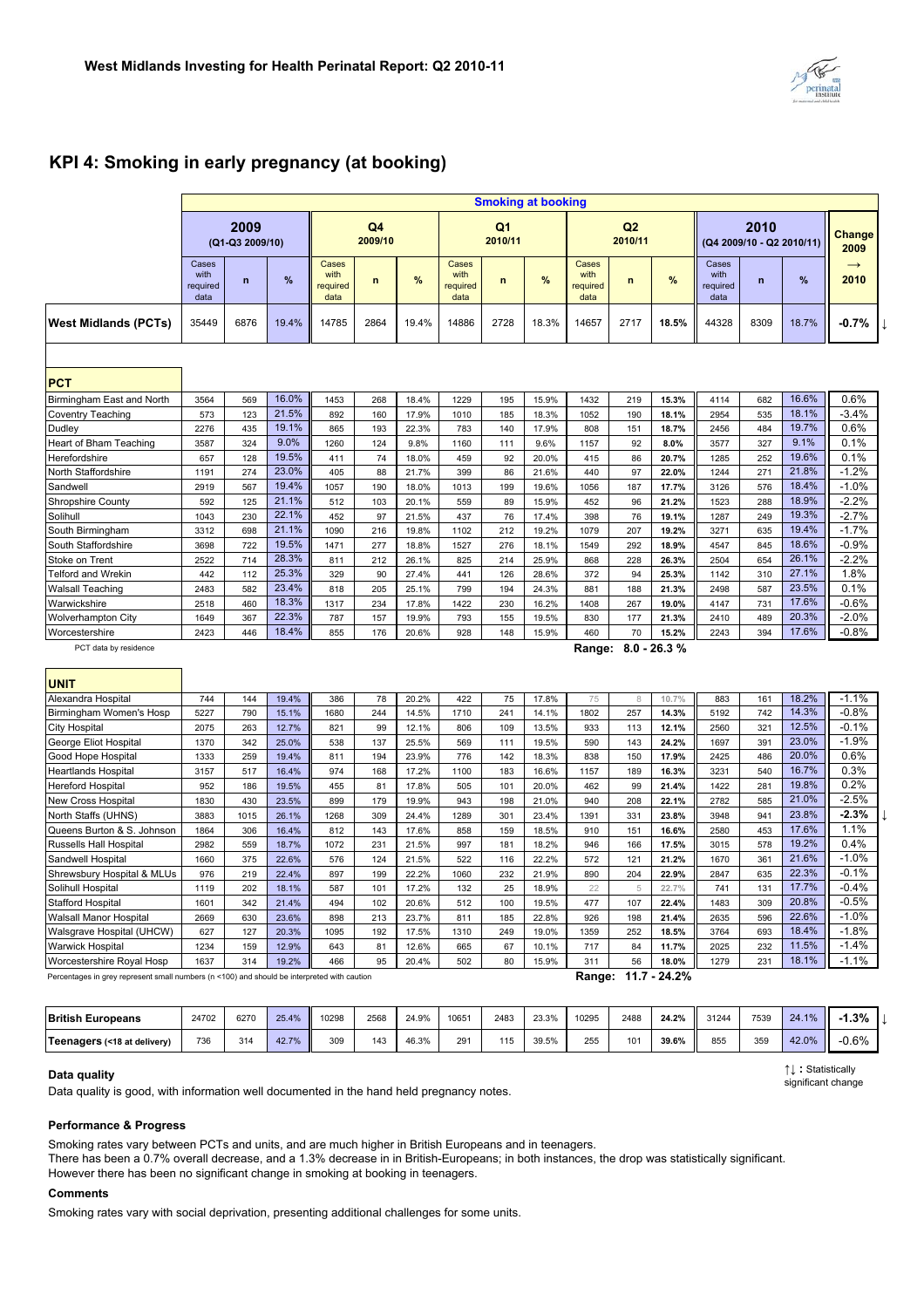significant change

## **KPI 4: Smoking in late pregnancy (delivery)**

| To reduce smoking at delivery to |                       |                                                 |
|----------------------------------|-----------------------|-------------------------------------------------|
| $<$ 15% by 2010 or 1% per year   |                       |                                                 |
|                                  | $> 18\%$ 15-18% < 15% |                                                 |
|                                  |                       | www.pi.nhs.uk/rpnm/lfH KPI Evidence Targets.pdf |

|                             |                                   |                         |       |                                   |               |       |                                   |                           | <b>Smoking at delivery</b> |                                   |                           |               |                                   |              |               |                       |  |
|-----------------------------|-----------------------------------|-------------------------|-------|-----------------------------------|---------------|-------|-----------------------------------|---------------------------|----------------------------|-----------------------------------|---------------------------|---------------|-----------------------------------|--------------|---------------|-----------------------|--|
|                             |                                   | 2009<br>(Q1-Q3 2009/10) |       |                                   | Q4<br>2009/10 |       |                                   | Q <sub>1</sub><br>2010/11 |                            |                                   | Q <sub>2</sub><br>2010/11 |               | $  (Q4 2009/10 - Q2 2010/11)  $   | 2010         |               | <b>Change</b><br>2009 |  |
|                             | Cases<br>with<br>required<br>data | $\mathsf{n}$            | %     | Cases<br>with<br>required<br>data | $\mathbf n$   | %     | Cases<br>with<br>required<br>data | $\mathsf{n}$              | $\frac{9}{6}$              | Cases<br>with<br>required<br>data | $\mathsf{n}$              | $\frac{9}{6}$ | Cases<br>with<br>required<br>data | $\mathsf{n}$ | $\frac{9}{6}$ | $\rightarrow$<br>2010 |  |
| <b>West Midlands (PCTs)</b> | 31987                             | 4539                    | 14.2% | 12811                             | 1755          | 13.7% | 13346                             | 1703                      | 12.8%                      | 13252                             | 1786                      | 13.5%         | 39409                             | 5244         | 13.3%         | $-0.9%$               |  |

| <b>PCT</b>                |      |     |       |      |     |       |      |     |       |        |     |               |      |     |       |         |
|---------------------------|------|-----|-------|------|-----|-------|------|-----|-------|--------|-----|---------------|------|-----|-------|---------|
| Birmingham East & North   | 3001 | 355 | 11.8% | 1229 | 173 | 14.1% | 990  | 110 | 11.1% | 1029   | 107 | 10.4%         | 3248 | 390 | 12.0% | 0.2%    |
| Coventry Teaching         | 254  | 44  | 17.3% | 248  | 24  | 9.7%  | 675  | 75  | 11.1% | 875    | 98  | 11.2%         | 1798 | 197 | 11.0% | $-6.4%$ |
| Dudley                    | 2132 | 218 | 10.2% | 799  | 62  | 7.8%  | 760  | 35  | 4.6%  | 810    | 55  | 6.8%          | 2369 | 152 | 6.4%  | $-3.8%$ |
| Heart of Bham Teaching    | 3198 | 180 | 5.6%  | 1127 | 79  | 7.0%  | 1046 | 50  | 4.8%  | 1053   | 61  | 5.8%          | 3226 | 190 | 5.9%  | 0.3%    |
| Herefordshire             | 445  | 66  | 14.8% | 279  | 33  | 11.8% | 327  | 46  | 14.1% | 311    | 38  | 12.2%         | 917  | 117 | 12.8% | $-2.1%$ |
| North Staffordshire       | 1184 | 212 | 17.9% | 411  | 68  | 16.5% | 404  | 70  | 17.3% | 438    | 79  | 18.0%         | 1253 | 217 | 17.3% | $-0.6%$ |
| Sandwell                  | 2646 | 298 | 11.3% | 1002 | 123 | 12.3% | 993  | 131 | 13.2% | 1015   | 122 | 12.0%         | 3010 | 376 | 12.5% | .2%     |
| <b>Shropshire County</b>  | 583  | 102 | 17.5% | 508  | 87  | 17.1% | 553  | 79  | 14.3% | 447    | 84  | 18.8%         | 1508 | 250 | 16.6% | $-0.9%$ |
| Solihull                  | 785  | 128 | 16.3% | 342  | 62  | 18.1% | 325  | 44  | 13.5% | 263    | 34  | 12.9%         | 930  | 140 | 15.1% | $-1.3%$ |
| South Birmingham          | 3132 | 510 | 16.3% | 981  | 129 | 13.1% | 1047 | 127 | 12.1% | 1036   | 144 | 13.9%         | 3064 | 400 | 13.1% | $-3.2%$ |
| South Staffordshire       | 3598 | 514 | 14.3% | 1457 | 195 | 13.4% | 1470 | 179 | 12.2% | 1477   | 202 | 13.7%         | 4404 | 576 | 13.1% | $-1.2%$ |
| Stoke on Trent            | 2496 | 561 | 22.5% | 812  | 168 | 20.7% | 821  | 177 | 21.6% | 862    | 199 | 23.1%         | 2495 | 544 | 21.8% | $-0.7%$ |
| Telford and Wrekin        | 438  | 99  | 22.6% | 326  | 70  | 21.5% | 442  | 109 | 24.7% | 368    | 81  | 22.0%         | 1136 | 260 | 22.9% | 0.3%    |
| <b>Walsall Teaching</b>   | 2340 | 338 | 14.4% | 804  | 142 | 17.7% | 793  | 148 | 18.7% | 878    | 143 | 16.3%         | 2475 | 433 | 17.5% | 3.1%    |
| Warwickshire              | 2088 | 294 | 14.1% | 995  | 102 | 10.3% | 1145 | 92  | 8.0%  | 1138   | 136 | 12.0%         | 3278 | 330 | 10.1% | $-4.0%$ |
| <b>Wolverhampton City</b> | 1637 | 329 | 20.1% | 782  | 144 | 18.4% | 792  | 139 | 17.6% | 832    | 147 | 17.7%         | 2406 | 430 | 17.9% | $-2.2%$ |
| Worcestershire            | 2030 | 291 | 14.3% | 709  | 94  | 13.3% | 763  | 92  | 12.1% | 420    | 56  | 13.3%         | 1892 | 242 | 12.8% | $-1.5%$ |
| PCT data by residence     |      |     |       |      |     |       |      |     |       | Range: |     | $5.8 - 23.1%$ |      |     |       |         |

| <b>UNIT</b>             |      |     |                   |      |     |      |      |     |           |      |     |      |          |     |          |         |
|-------------------------|------|-----|-------------------|------|-----|------|------|-----|-----------|------|-----|------|----------|-----|----------|---------|
| Alexandra Hospital      | 542  |     | 3.1%              | 285  | 32  | 1.2% | 311  | 34  | 10.9%     | 62   |     | 70   | 658<br>Ш | 72  | 10.9%    | $-2.2%$ |
| Birmingham Women's Hosp | 5093 | 589 | 11.6%             | 1562 | 149 | 9.5% | 1678 | 142 | 8.5%      | 1782 | 171 | 9.6% | 5022     | 462 | 9.2%     | $-2.4%$ |
| City Hoepital           | 1703 | 136 | 9.00 <sub>4</sub> | 712  | 59  | 0.20 | 701  | 61  | $Q = 70/$ | 022  | 72  | 0.00 | 2236     | 192 | $R$ $6%$ | 0.6%    |

| Birmingham Women's Hosp                                                                     | 5093 | 589 | 11.6% | 1562 | 149 | 9.5%  | 1678 | 142 | 8.5%  | 1782   | 171            | 9.6%          | 5022 | 462 | 9.2%  | $-2.4\%$ |  |
|---------------------------------------------------------------------------------------------|------|-----|-------|------|-----|-------|------|-----|-------|--------|----------------|---------------|------|-----|-------|----------|--|
| <b>City Hospital</b>                                                                        | 1703 | 136 | 8.0%  | 713  | 59  | 8.3%  | 701  | 61  | 8.7%  | 822    | 72             | 8.8%          | 2236 | 192 | 8.6%  | 0.6%     |  |
| George Eliot Hospital                                                                       | 1138 | 233 | 20.5% | 479  | 59  | 12.3% | 483  | 20  | 4.1%  | 432    | 57             | 13.2%         | 1394 | 136 | 9.8%  | $-10.7%$ |  |
| Good Hope Hospital                                                                          | 1095 | 167 | 15.3% | 647  | 128 | 19.8% | 626  | 78  | 12.5% | 665    | 110            | 16.5%         | 1938 | 316 | 16.3% | 1.1%     |  |
| <b>Heartlands Hospital</b>                                                                  | 2682 | 331 | 12.3% | 890  | 123 | 13.8% | 815  | 103 | 12.6% | 706    | 64             | 9.1%          | 2411 | 290 | 12.0% | $-0.3%$  |  |
| <b>Hereford Hospital</b>                                                                    | 663  | 95  | 14.3% | 298  | 36  | 12.1% | 365  | 50  | 13.7% | 341    | 42             | 12.3%         | 1004 | 128 | 12.7% | $-1.6%$  |  |
| New Cross Hospital                                                                          | 1824 | 385 | 21.1% | 898  | 165 | 18.4% | 943  | 180 | 19.1% | 937    | 172            | 18.4%         | 2778 | 517 | 18.6% | $-2.5%$  |  |
| North Staffs (UHNS)                                                                         | 3842 | 784 | 20.4% | 1276 | 247 | 19.4% | 1290 | 248 | 19.2% | 1383   | 281            | 20.3%         | 3949 | 776 | 19.7% | $-0.8%$  |  |
| Queens Burton & S. Johnson                                                                  | 1842 | 218 | 11.8% | 866  | 117 | 13.5% | 868  | 118 | 13.6% | 916    | 112            | 12.2%         | 2650 | 347 | 13.1% | 1.3%     |  |
| Russells Hall Hospital                                                                      | 2782 | 261 | 9.4%  | 988  | 70  | 7.1%  | 974  | 49  | 5.0%  | 952    | 58             | 6.1%          | 2914 | 177 | 6.1%  | $-3.3%$  |  |
| Sandwell Hospital                                                                           | 1497 | 191 | 12.8% | 577  | 94  | 16.3% | 529  | 84  | 15.9% | 565    | 92             | 16.3%         | 1671 | 270 | 16.2% | 3.4%     |  |
| Shrewsbury Hospital & MLUs                                                                  | 969  | 195 | 20.1% | 891  | 163 | 18.3% | 1063 | 200 | 18.8% | 887    | 171            | 19.3%         | 2841 | 534 | 18.8% | $-1.3%$  |  |
| Solihull Hospital                                                                           | 751  | 86  | 11.5% | 373  | 38  | 10.2% | 89   | 9   | 10.1% | 18     | $\overline{2}$ | 11.1%         | 480  | 49  | 10.2% | $-1.2%$  |  |
| <b>Stafford Hospital</b>                                                                    | 1579 | 255 | 16.1% | 474  | 58  | 12.2% | 487  | 49  | 10.1% | 447    | 63             | 14.1%         | 1408 | 170 | 12.1% | $-4.1%$  |  |
| Walsall Manor Hospital                                                                      | 2534 | 365 | 14.4% | 889  | 145 | 16.3% | 808  | 144 | 17.8% | 929    | 149            | 16.0%         | 2626 | 438 | 16.7% | 2.3%     |  |
| Walsgrave Hospital (UHCW)                                                                   | 201  | 25  | 12.4% | 291  | 27  | 9.3%  | 886  | 107 | 12.1% | 1157   | 133            | 11.5%         | 2334 | 267 | 11.4% | $-1.0%$  |  |
| <b>Warwick Hospital</b>                                                                     | 1103 | 106 | 9.6%  | 513  | 47  | 9.2%  | 544  | 37  | 6.8%  | 587    | 54             | 9.2%          | 1644 | 138 | 8.4%  | $-1.2%$  |  |
| Worcestershire Royal Hosp                                                                   | 1438 | 233 | 16.2% | 414  | 65  | 15.7% | 442  | 63  | 14.3% | 281    | 48             | 17.1%         | 1137 | 176 | 15.5% | $-0.7%$  |  |
| Percentages in grey represent small numbers (n <100) and should be interpreted with caution |      |     |       |      |     |       |      |     |       | Range: |                | $6.1 - 20.3%$ |      |     |       |          |  |

| <b>British Europeans</b>    | 22133 | 4163 | 18.8% | 886' | 1589 | 17.9% | 9500 | 1551 | 16.3% | 9269 | 1629           | 17.6% | 27630 | 4769 | 17.3%         | 1.5%     |  |
|-----------------------------|-------|------|-------|------|------|-------|------|------|-------|------|----------------|-------|-------|------|---------------|----------|--|
| Teenagers (<18 at delivery) | 644   | 215  | 33.4% | 259  | 83   | 32.0% | 274  | 79   | 28.8% | 237  | $\overline{ }$ | 30.4% | 770   | 234  | 30.4%         | $-3.0\%$ |  |
|                             |       |      |       |      |      |       |      |      |       |      |                |       |       |      | Statistically |          |  |

### **Data quality**

This information represents individual case-by case data and is therefore more accurate than unit estimates.

Wherever possible, the smoking-at-delivery information should be ascertained as part of the maternal history at the time of admission to delivery suite

### **Performance & Progress**

There was also a drop in smoking rates in teenagers, although with small numbers this did not quite reach statistical significance.<br>The substantial improvement at George Eliot's followed increased recent efforts aided by a There has been progress resulting in a significant decrease in smoking rates during pregnancy, overall as well in British Europeans.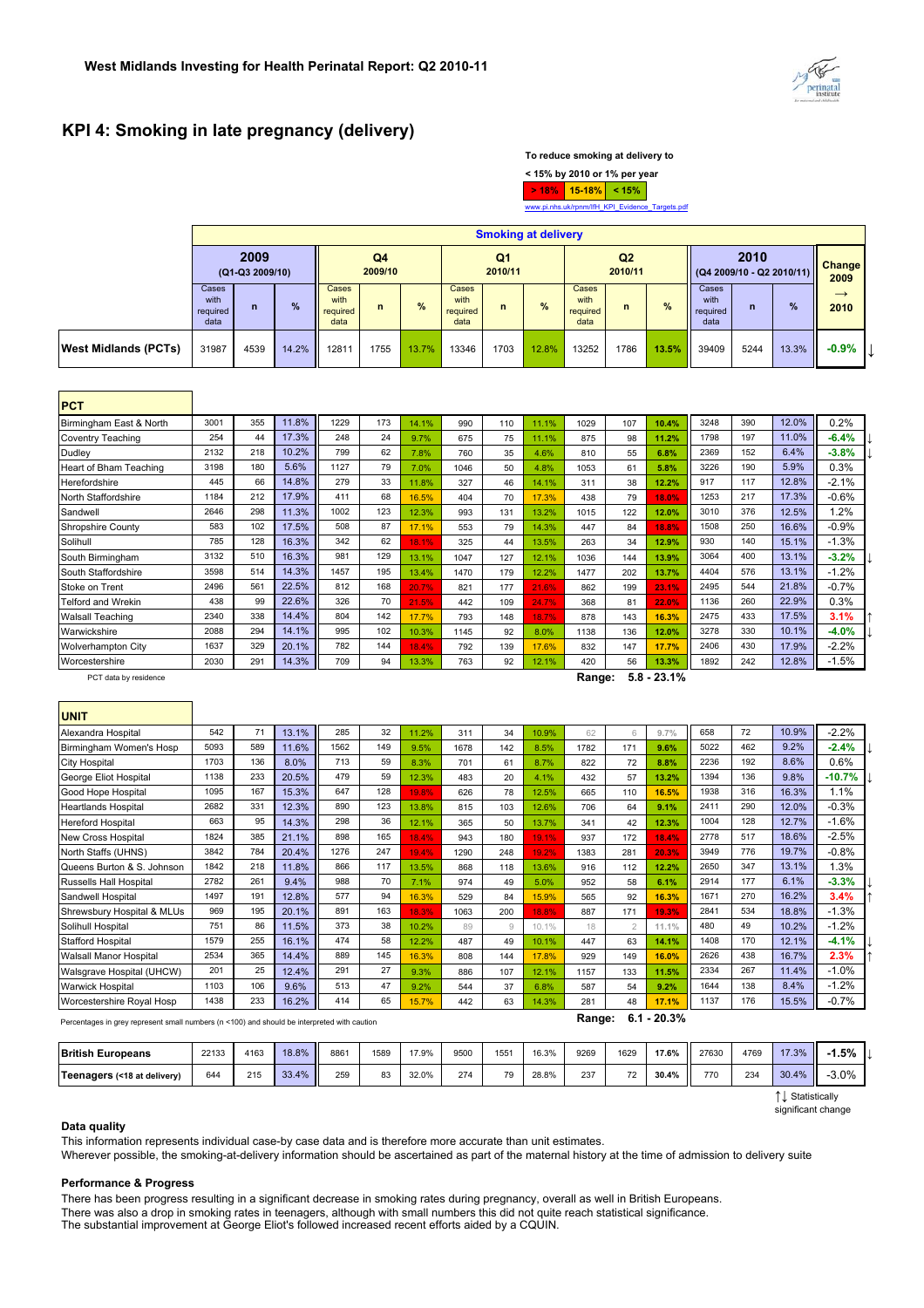

## **Smoking Cessation (includes cases where data are available at both beginning and end of pregnancy)**

|                      |                                 | 2009<br>(Q1, Q2 & Q3 2009/10)                           |                       |       |                                        | 2010<br>(Q4 2009/10, Q1 & Q2 2010/11)                   |                       |       |                                         |   |
|----------------------|---------------------------------|---------------------------------------------------------|-----------------------|-------|----------------------------------------|---------------------------------------------------------|-----------------------|-------|-----------------------------------------|---|
|                      | <b>Smokers</b><br>at<br>booking | Of these,<br>still<br>smoking at<br>end of<br>pregnancy | <b>Cessation Rate</b> |       | <b>Smokers</b><br>at<br><b>booking</b> | Of these,<br>still<br>smoking at<br>end of<br>pregnancy | <b>Cessation Rate</b> |       | Change<br>2009<br>$\rightarrow$<br>2010 |   |
|                      | n                               | n                                                       | n                     | $\%$  | $\mathbf n$                            | n                                                       | n                     | %     | $\frac{9}{6}$                           |   |
| West Midlands (PCTs) | 5807                            | 4342                                                    | 1465                  | 25.2% | 6862                                   | 4985                                                    | 1877                  | 27.4% | 2.2%                                    | ᠰ |

| <b>PCT</b>                   |     |     |     |       |     |     |     |       |         |  |
|------------------------------|-----|-----|-----|-------|-----|-----|-----|-------|---------|--|
| Birmingham East and North    | 433 | 340 | 93  | 21.5% | 472 | 361 | 111 | 23.5% | 2.0%    |  |
| Coventry Teaching            | 47  | 39  | 8   | 17.0% | 252 | 183 | 69  | 27.4% | 10.4%   |  |
| Dudley                       | 364 | 202 | 162 | 44.5% | 452 | 141 | 311 | 68.8% | 24.3%   |  |
| Heart of Birmingham Teaching | 248 | 168 | 80  | 32.3% | 271 | 172 | 99  | 36.5% | 4.3%    |  |
| <b>Herefordshire</b>         | 101 | 75  | 26  | 25.7% | 152 | 107 | 45  | 29.6% | 3.9%    |  |
| North Staffordshire          | 269 | 204 | 65  | 24.2% | 271 | 213 | 58  | 21.4% | $-2.8%$ |  |
| Sandwell                     | 446 | 273 | 173 | 38.8% | 536 | 358 | 178 | 33.2% | $-5.6%$ |  |
| Shropshire County            | 117 | 97  | 20  | 17.1% | 284 | 243 | 41  | 14.4% | $-2.7%$ |  |
| Solihull                     | 155 | 126 | 29  | 18.7% | 175 | 139 | 36  | 20.6% | 1.9%    |  |
| South Birmingham             | 635 | 482 | 153 | 24.1% | 561 | 376 | 185 | 33.0% | 8.9%    |  |
| South Staffordshire          | 677 | 492 | 185 | 27.3% | 744 | 548 | 196 | 26.3% | $-1.0%$ |  |
| Stoke on Trent               | 694 | 546 | 148 | 21.3% | 645 | 521 | 124 | 19.2% | $-2.1%$ |  |
| <b>Telford and Wrekin</b>    | 110 | 97  | 13  | 11.8% | 305 | 254 | 51  | 16.7% | 4.9%    |  |
| <b>Walsall Teaching</b>      | 465 | 333 | 132 | 28.4% | 561 | 425 | 136 | 24.2% | $-4.1%$ |  |
| Warwickshire                 | 345 | 276 | 69  | 20.0% | 410 | 320 | 90  | 22.0% | 2.0%    |  |
| <b>Wolverhampton City</b>    | 359 | 314 | 45  | 12.5% | 482 | 408 | 74  | 15.4% | 2.8%    |  |
| Worcestershire               | 342 | 278 | 64  | 18.7% | 289 | 216 | 73  | 25.3% | 6.5%    |  |

PCT data by residence

 **Range: 14.4 - 68.8%**

| <b>UNIT</b>                    |     |     |     |       |     |     |     |       |          |  |
|--------------------------------|-----|-----|-----|-------|-----|-----|-----|-------|----------|--|
| Alexandra Hospital             | 93  | 69  | 24  | 25.8% | 96  | 63  | 33  | 34.4% | 8.6%     |  |
| Birmingham Women's Hospital    | 741 | 548 | 193 | 26.0% | 682 | 433 | 249 | 36.5% | 10.5%    |  |
| <b>City Hospital</b>           | 192 | 126 | 66  | 34.4% | 259 | 171 | 88  | 34.0% | $-0.4%$  |  |
| George Eliot Hospital          | 265 | 212 | 53  | 20.0% | 170 | 132 | 38  | 22.4% | 2.4%     |  |
| Good Hope Hospital             | 206 | 155 | 51  | 24.8% | 357 | 287 | 70  | 19.6% | $-5.1%$  |  |
| <b>Heartlands Hospital</b>     | 389 | 325 | 64  | 16.5% | 373 | 283 | 90  | 24.1% | 7.7%     |  |
| <b>Hereford Hospital</b>       | 118 | 92  | 26  | 22.0% | 163 | 116 | 47  | 28.8% | 6.8%     |  |
| New Cross Hospital             | 422 | 369 | 53  | 12.6% | 580 | 494 | 86  | 14.8% | 2.3%     |  |
| North Staffs (UHNS)            | 988 | 761 | 227 | 23.0% | 933 | 749 | 184 | 19.7% | $-3.3%$  |  |
| Queens Burton & Samuel Johnson | 297 | 201 | 96  | 32.3% | 449 | 322 | 127 | 28.3% | $-4.0%$  |  |
| Russells Hall Hospital         | 457 | 243 | 214 | 46.8% | 542 | 165 | 377 | 69.6% | 22.7%    |  |
| Sandwell Hospital              | 293 | 177 | 116 | 39.6% | 346 | 259 | 87  | 25.1% | $-14.4%$ |  |
| Shrewsbury Hospital & MLUs     | 212 | 187 | 25  | 11.8% | 620 | 519 | 101 | 16.3% | 4.5%     |  |
| Solihull Hospital              | 115 | 84  | 31  | 27.0% | 66  | 45  | 21  | 31.8% | 4.9%     |  |
| <b>Stafford Hospital</b>       | 327 | 247 | 80  | 24.5% | 240 | 165 | 75  | 31.3% | 6.8%     |  |
| <b>Walsall Manor Hospital</b>  | 502 | 361 | 141 | 28.1% | 570 | 432 | 138 | 24.2% | $-3.9%$  |  |
| Walsgrave Hospital (UHCW)      | 30  | 24  | 6   | 20.0% | 344 | 248 | 96  | 27.9% | 7.9%     |  |
| <b>Warwick Hospital</b>        | 131 | 106 | 25  | 19.1% | 169 | 138 | 31  | 18.3% | $-0.7%$  |  |
| Worcestershire Royal Hospital  | 257 | 219 | 38  | 14.8% | 185 | 158 | 27  | 14.6% | $-0.2%$  |  |

Percentages in grey represent small numbers (n <100) and should be interpreted with caution

**Range: 14.6 - 69.6%** ↑↓ Statistically

significant change

## **Comments**

Cessation rates for 2010 are 27.4%, which is a 2.2% increase from last year. However there is wide variation between units. Performance appears better in units where an OPT-OUT policy is in place for referral to smoking cessation services